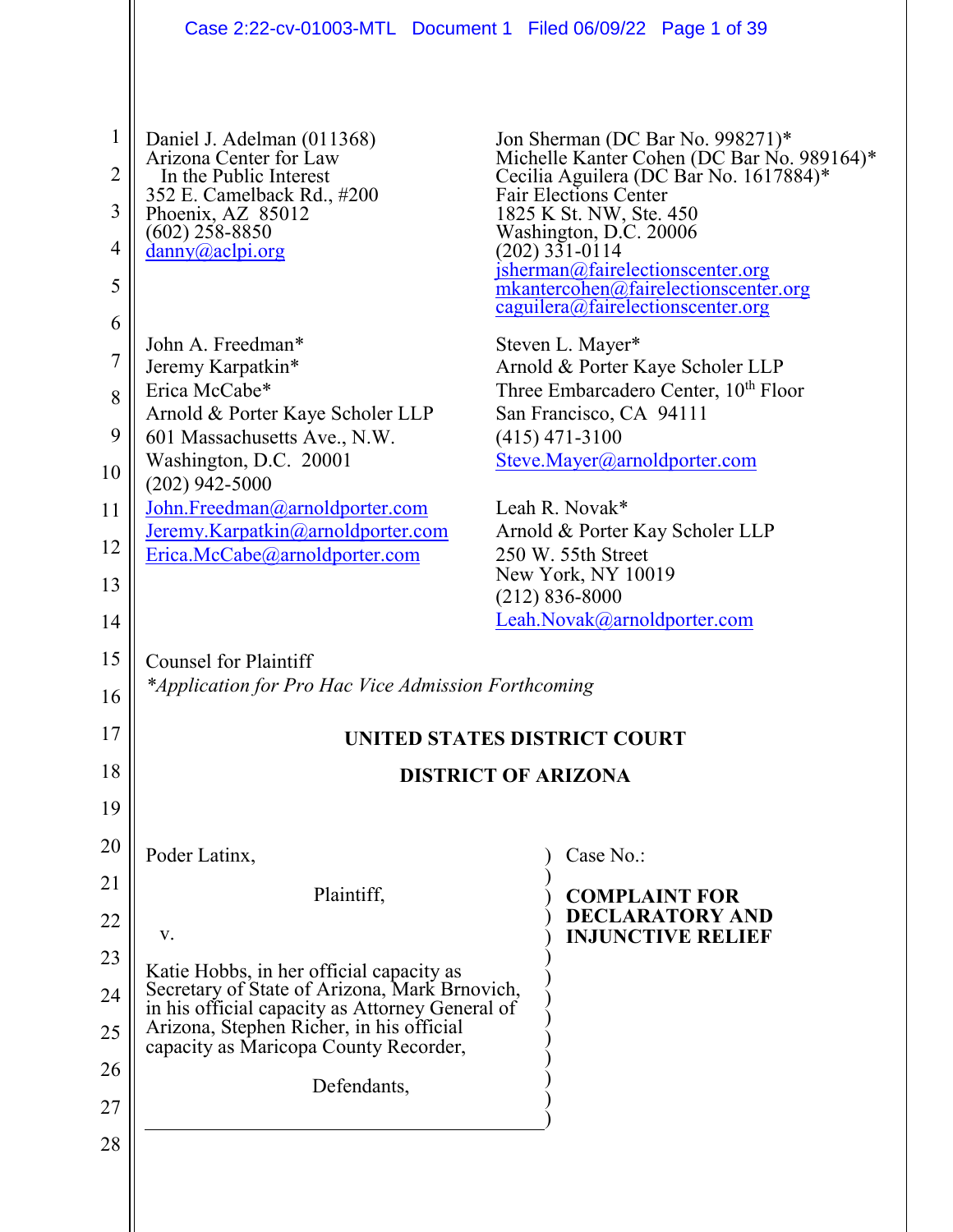Plaintiff Poder Latinx ("Plaintiff" or "Poder Latinx") seeks declaratory and injunctive relief as follows:

3

1

2

## **NATURE OF ACTION**

4 5 6 7 8 9 10 11 12 13 14 1. This suit challenges new statutory provisions recently enacted as part of House Bill 2492 ("HB 2492") that limit voter registration. Plaintiff seeks to enjoin enforcement of HB 2492's vague, arbitrary, and unconstitutional procedures for investigating the U.S. citizenship of both registration applicants using the National Voter Registration Act ("NVRA") mail-in registration form (the "Federal Registration Form" or "Federal Form") and currently registered voters, and taking action on the results of those investigations. The challenged provisions within HB 2492 include: Ariz. Rev. Stat. §§ 16-121.01(D), 16- 121.01(E), and 16-121.01(F), *as enacted by* 2022 Ariz. Sess. Laws, ch. 99 § 4; Ariz. Rev. Stat. § 16-143, *as enacted by* 2022 Ariz. Sess. Laws, ch. 99 § 7; and Ariz. Rev. Stat. § 16- 165(A)(10), *as enacted by* 2022 Ariz. Sess. Laws, ch. 99 § 8 (collectively, "the Citizenship Investigation Procedures" or "the Challenged Provisions").

15 16 17 18 19 20 21 22 23 24 25 26 27 2. HB 2492 requires Defendant Secretary of State Katie Hobbs ("Defendant Hobbs"), Defendant Attorney General Mark Brnovich ("Defendant Brnovich"), Defendant Maricopa County Recorder Stephen Richer (collectively, "Defendants"), and the county recorders in Arizona's other counties to implement the citizenship investigation procedures. In particular, HB 2492 requires Arizona election and law enforcement officials, including Defendants Brnovich and Richer, to conduct open-ended comparisons of voter registration data to all available federal, state, and local databases in search of evidence that registration applicants and registered voters lack U.S. citizenship. HB 2492 also requires the county recorders to reject registration forms and cancel voter registrations based on "information" that the applicant or registered voter "is not a United States citizen." Ariz. Rev. Stat. § 16- 121.01(E), *as amended by* 2022 Ariz. Sess. Laws, ch. 99 § 4; Ariz. Rev. Stat. § 16- 165(A)(10), *as enacted by* 2022 Ariz. Sess. Laws, ch. 99 § 8. Because the statute requires cancellation based on *any* "information" that the individual is not a citizen, regardless of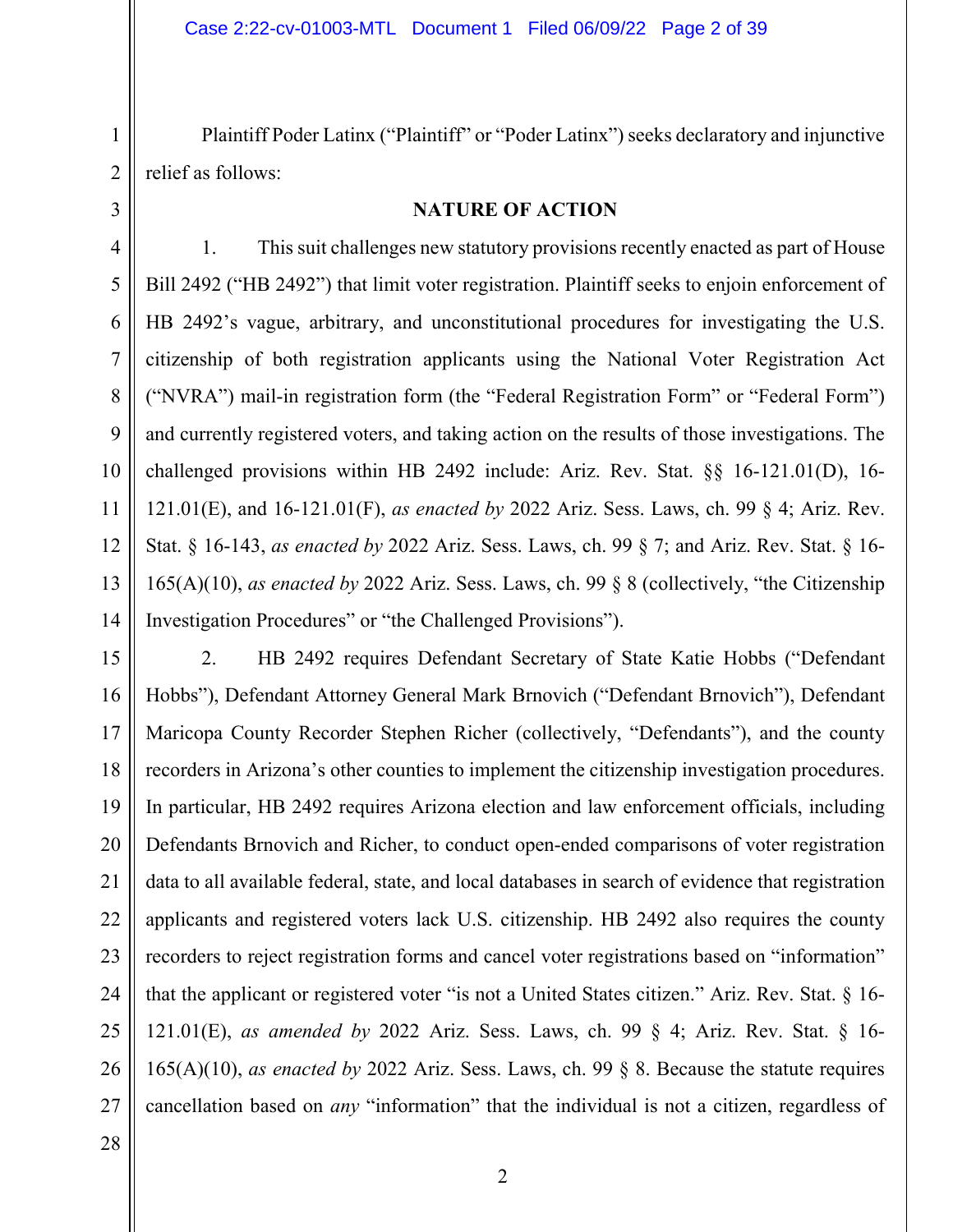1 2 3 4 5 6 7 whether the information is accurate, the law requires removing an individual from the list of registered voters even if the information is years old, not recorded or corroborated in a more recent government database, or is only an unsworn statement verbally communicated to a county recorder's office. Indeed, HB 2492 authorizes the county recorders and Defendant Brnovich to use such unspecified types of "information" to reject registration forms, cancel existing registered voters' records, and subject these erroneously flagged individuals to investigation and prosecution.

8

10

11

12

13

14

15

16

17

18

19

20

21

22

23

24

25

26

3. In recently vetoing a similar piece of legislation, House Bill 2617, Governor

9 Doug Ducey made the following statement:

> It is equally important that our laws include safeguards to protect the vote of any Arizonan who is eligible and lawfully registered. . . .

H.B. 2617 requires a county recorder to cancel the voter registration of a voter if the recorder receives information that provides the basis for determining that the person is not a qualified elector. The implementation of this provision is vague and lacks any guidance for how a county recorder would confirm such a determination. Our lawfully registered voters deserve to know that their right to vote will not be disturbed without sufficient due process. This provision leaves our election system vulnerable to bad actors who could seek to falsely allege a voter is not a qualified elector.

. . . . The subjectivity of this provision, as well as a lack of guardrails against false claims, included in H.B. 2617 leaves voter registration susceptible to being canceled based on fiction rather than fact.

*See* Governor Ducey Veto Statement on House Bill 2492, *available at* [https://www.azleg.gov/govlettr/55leg/2r/hb2617.pdf.](https://www.azleg.gov/govlettr/55leg/2r/hb2617.pdf) As a nearly identical registration cancellation provision appears in HB 2492, Ariz. Rev. Stat. § 16-165(A)(10), *as enacted by* 2022 Ariz. Sess. Laws, ch. 99 § 8, Governor Ducey's veto statement articulates much of what is wrong with the law challenged here. If the phrase "information that the person . . . is not a United States citizen" is vague, prone to arbitrary implementation, and susceptible to third-party abuse as used in HB 2617, HB 2492's repeated use of the same disqualification standard suffers from the same fatal constitutional defects.

4. Even prior to HB 2492's enactment, Arizona's documentary proof of citizenship ("DPOC") requirement, which was adopted in 2004 as part of Proposition 200,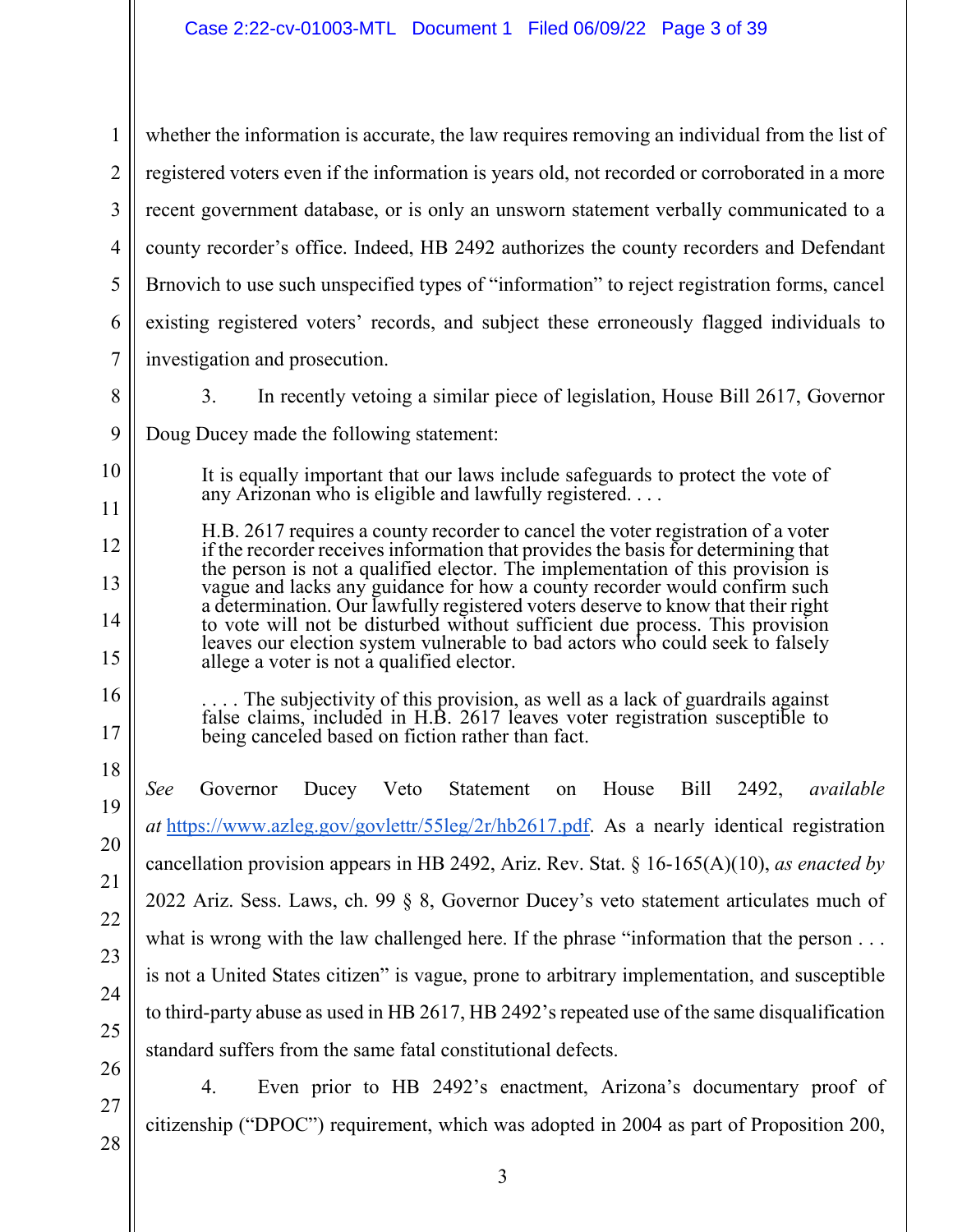3 4 5 6 was the only such law enforced in the nation. Now HB 2492 will impose additional restrictions on Arizona's already uniquely burdensome and byzantine voter registration system. No other state in the country has adopted such draconian measures. The experience of the other 49 states that do not impose these unique burdens on citizens attempting to vote demonstrates that the restrictions imposed by HB 2492 are unnecessary to further any lawful governmental purpose.

7 8 9 10 11 12 13 14 15 16 5. When HB 2492 takes effect in  $2023$ ,<sup>[1](#page-3-0)</sup> these new mandates will immediately result in the inaccurate, arbitrary, discriminatory, and ultimately unlawful treatment of naturalized voters throughout Arizona: all United States citizens who may be erroneously flagged as non-citizens based on old and inaccurate data, subjected to unwarranted extra scrutiny, unlawfully removed from the rolls, and even prosecuted. HB 2492's pernicious effects will be felt by Arizona's racial and ethnic minority voters, who comprise a large majority of naturalized citizens.<sup>[2](#page-3-1)</sup> Consequently, the challenged laws will do severe harm to the voter registration operations and civic engagement mission of community organizations like Plaintiff Poder Latinx, which is engaged every week in registering and securing the trust of Latinx voters in Arizona and assisting them in registering to vote.

17 18

19

20

21

22

1

2

6. HB 2492's citizenship investigation procedures violate the U.S. Constitution in several ways. First, the challenged provisions are bereft of any rules or criteria for Defendants to apply in deciding who is and who is not a U.S. citizen. Whereas the preexisting DPOC requirement contains an objective list of the specific forms of documentation that prove a registration applicant's U.S. citizenship, Ariz. Rev. Stat. § 16- 166(F), HB 2492 does not articulate what "information" will prove that a registration

- 27 [https://data.census.gov/cedsci/table?q=S0501%3A%20SELECTED%20CHARACTERIST](https://data.census.gov/cedsci/table?q=S0501%3A%20SELECTED%20CHARACTERISTICS%20OF%20THE%20NATIVE%20AND%20FOREIGN-BORN%20POPULATIONS&g=0400000US04&tid=ACSST5Y2020.S0501) [ICS%20OF%20THE%20NATIVE%20AND%20FOREIGN-](https://data.census.gov/cedsci/table?q=S0501%3A%20SELECTED%20CHARACTERISTICS%20OF%20THE%20NATIVE%20AND%20FOREIGN-BORN%20POPULATIONS&g=0400000US04&tid=ACSST5Y2020.S0501)
- [BORN%20POPULATIONS&g=0400000US04&tid=ACSST5Y2020.S0501.](https://data.census.gov/cedsci/table?q=S0501%3A%20SELECTED%20CHARACTERISTICS%20OF%20THE%20NATIVE%20AND%20FOREIGN-BORN%20POPULATIONS&g=0400000US04&tid=ACSST5Y2020.S0501)
- 28

<span id="page-3-0"></span><sup>24</sup> <sup>1</sup> A separate bill, Senate Bill 1638 ("SB 1638"), delays the effective date of HB 2492 until January 1, 2023.

<span id="page-3-1"></span><sup>25</sup> 26 <sup>2</sup> United States Census Bureau, Table S0501, "Selected Characteristics of the Native and Foreign-Born Populations," available at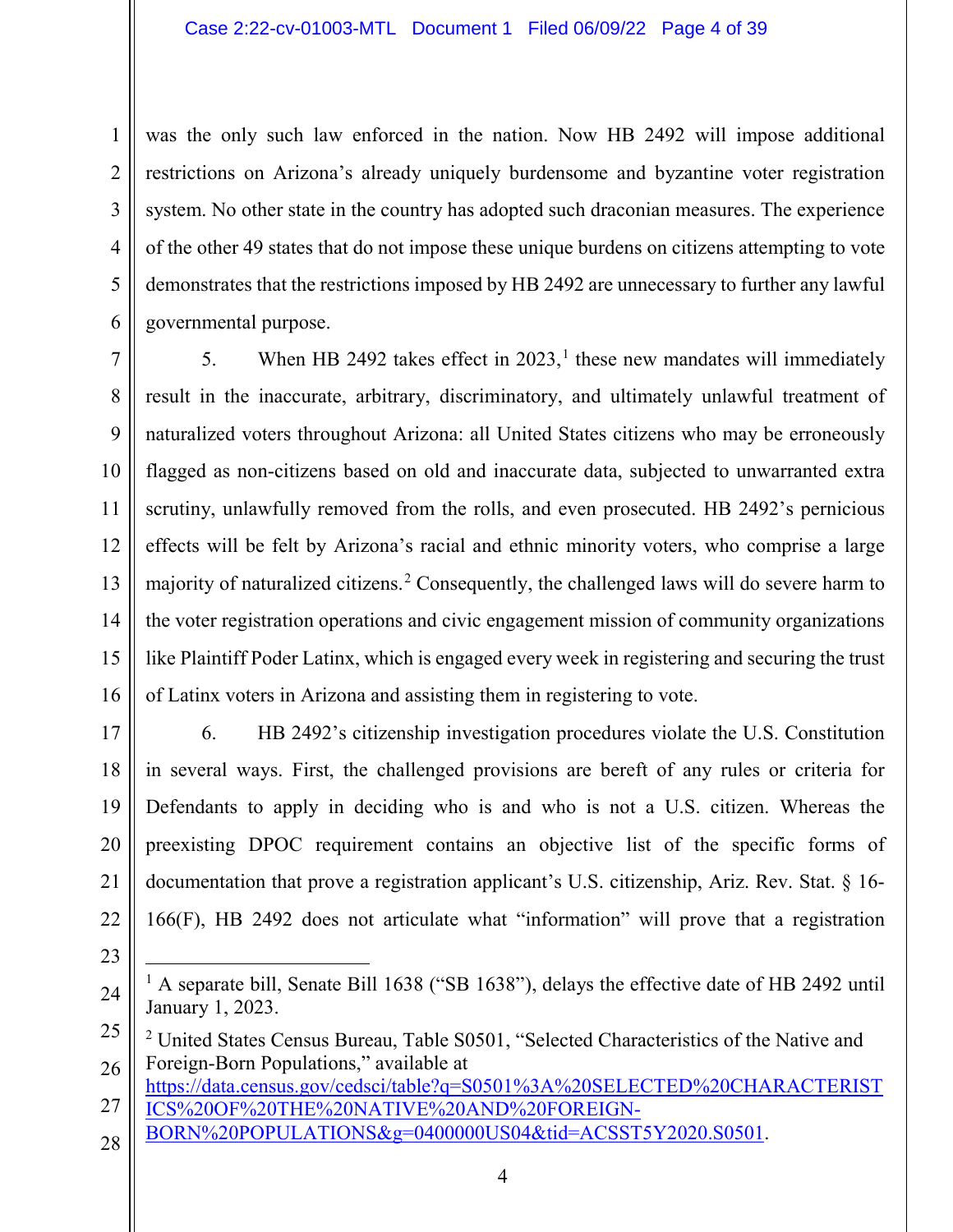1 2 3 4 5 6 7 8 9 10 11 12 13 14 15 16 17 applicant or registered voter "is not a United States citizen." In particular, HB 2492 fails to inform Arizona state and local officials as to how they should review and evaluate outdated citizenship status information contained in government databases. Without such standards, Defendants will make inconsistent and irreconcilable determinations as to applicants' and voters' *current* citizenship status. This creates a significant risk that different county recorders and different staff members within a county recorder's office will apply varying rules, standards, and methods in comparing voter registration applicants and registered voters to the government and voter registration databases that they are required to search pursuant to HB 2492. Ascertaining what information suffices to determine a voter registration applicant or registered voter is not a U.S. citizen will be left to the subjective analysis, discretion, and guesswork of Defendants and their staff. Some county recorders and individual staff members will treat stale government data showing an individual was not a U.S. citizen at some time in the past as evidence they are still non-citizens; others will keep digging and find that similarly situated voters were naturalized prior to registering to vote. This arbitrary and disparate treatment of both voter registration applicants and registered voters violates the Equal Protection Clause of the Fourteenth Amendment to the U.S. Constitution.

18 19 20 21 22 23 24 25 26 7. Second, the failure to provide naturalized registration applicants or existing voters who are erroneously flagged as non-citizens with an opportunity to contest these citizenship status determinations violates the Fourteenth Amendment's protections for procedural due process. While registration applicants who do not include DPOC with the federal form must be notified when county recorders locate "information that the applicant is not a United States citizen," Ariz. Rev. Stat. § 16-121.01(E), *as amended by* 2022 Ariz. Sess. Laws, ch. 99 § 4, these applicants are not afforded an opportunity to be heard and prove their U.S. citizenship. Combined with the inherent arbitrariness of these open-ended and vague investigation directives, HB 2492 violates the Due Process Clause.

- 27
- 28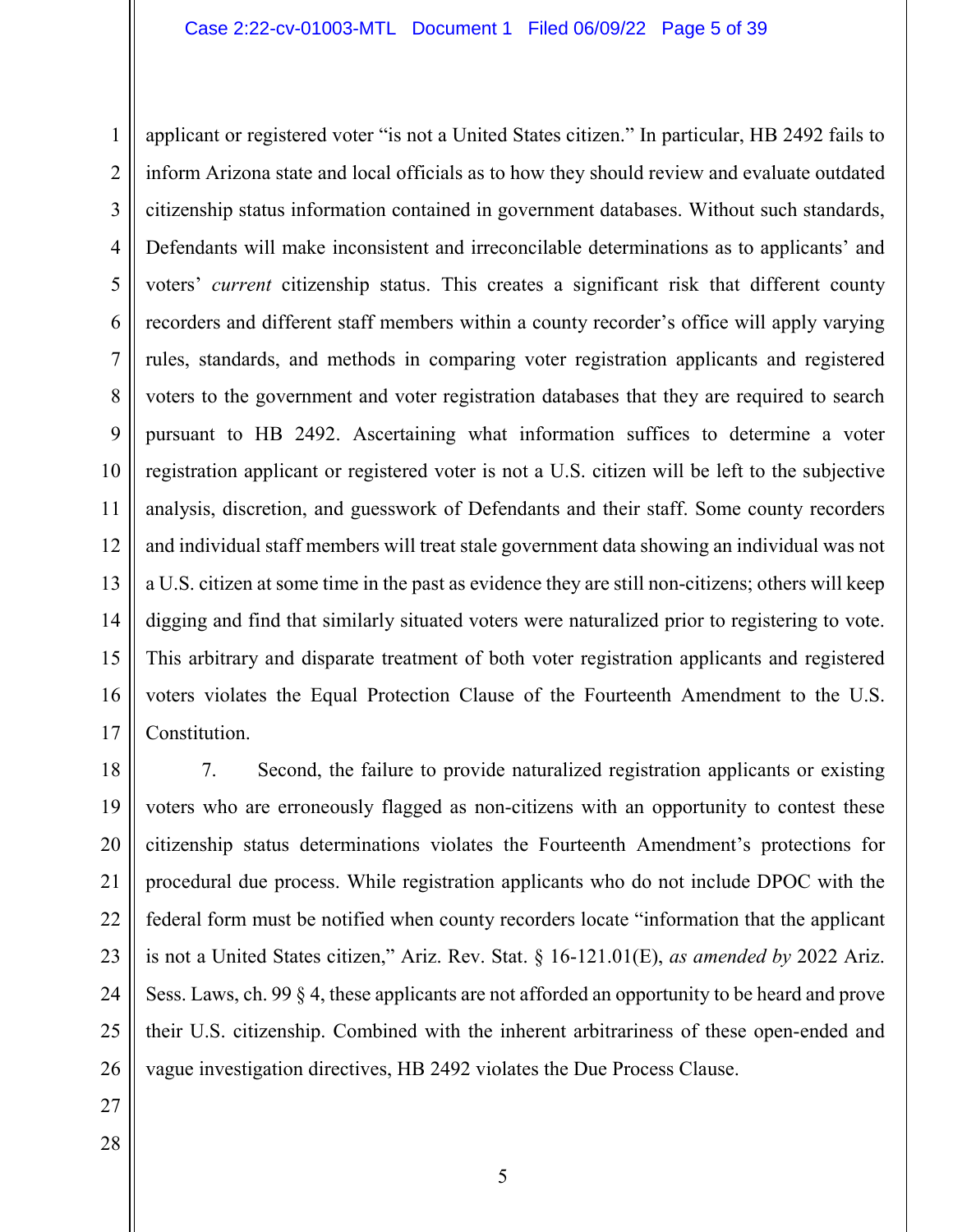1 2 3 4 5 6 7 8 8. Finally, HB 2492's documentary proof of residence ("DPOR") requirement also does not afford due process to voter registration applicants who fail to provide DPOR. The new DPOR requirement does not require county recorders to provide notice to voter registration applicants that they failed to provide DPOR, let alone give them an opportunity to cure the deficiency. Ariz. Rev. Stat. § 16-123, *as amended by* 2022 Ariz. Sess. Laws, ch. 99 § 5. At a minimum, Arizona law fails to provide due process to registration applicants using the federal form. Ariz. Rev. Stat. § 16-134; Ariz. Rev. Stat. § 16-121.01(A), *as enacted by* 2022 Ariz. Sess. Laws, ch. 99 § 4.

9 10 11 9. Plaintiff challenges these provisions of HB 2492 under the Fourteenth Amendment's Equal Protection and Due Process Clauses, as enforced by 42 U.S.C. § 1983. Poder Latinx seeks a declaratory judgment and preliminary and permanent injunctive relief.

12

## **JURISDICTION AND VENUE**

13 14 10. This Court has federal subject matter jurisdiction pursuant to 28 U.S.C. § 1331 over this suit because it arises under the Constitution and laws of the United States.

15 16 11. This Court has jurisdiction to grant declaratory relief pursuant to 28 U.S.C. §§ 2201 and 2202.

17 18 12. This Court has jurisdiction to award attorneys' fees and costs pursuant to 42 U.S.C. § 1988 and 28 U.S.C. § 1920.

19 20 21 22 13. This Court has personal jurisdiction over Defendant Hobbs, Defendant Brnovich, and Defendant Richer, who are sued in their official capacities. Defendants Hobbs and Brnovich are state officials, and Defendant Richer is a county official, each of whom reside in Arizona and work in Phoenix, Arizona.

23 24 25 26 27 14. Venue is appropriate in the District of Arizona, under 28 U.S.C. § 1391(b)(1), because Defendants Hobbs and Brnovich are state officials and Defendant Richer is a county official, each of whom work in Phoenix, Arizona. A substantial part of the events giving rise to these claims occurred and continues to occur in this district, making venue also proper under 28 U.S.C. § 1391(b)(2).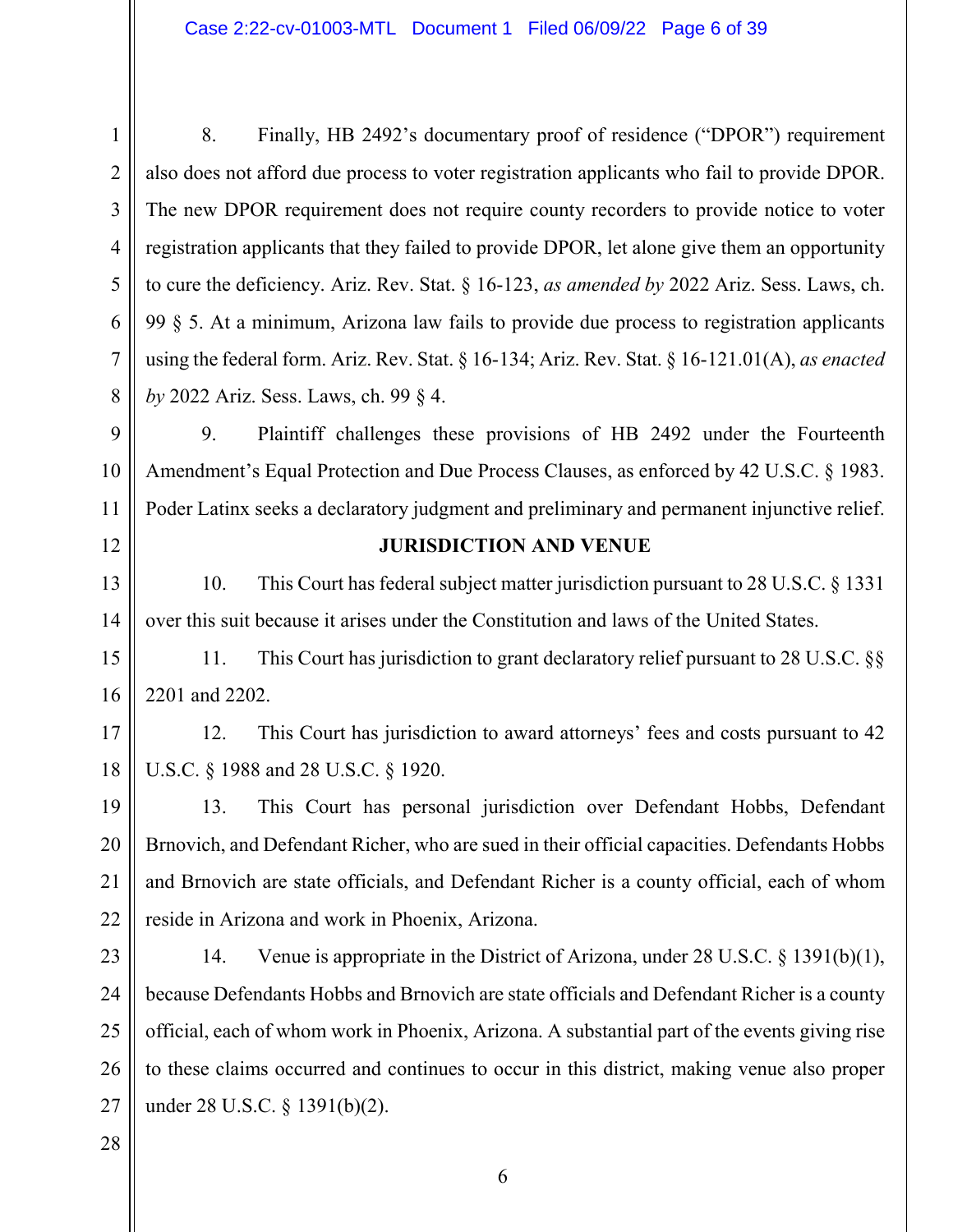### **PARTIES**

2 3 4 5 6 7 8 9 10 11 12 13 15. Plaintiff Poder Latinx is a civic and social justice organization with a vision to build political power for the Latinx community to become decision-makers in this democracy and win on economic, immigrant, and environmental issues. Its mission is to build a sustained voting bloc of Latinxs in battleground states. It operates in Arizona, Florida, and Georgia.<sup>[3](#page-6-0)</sup> Poder Latinx works locally to expand the electorate by conducting year-round civic engagement activities, community empowerment, leadership development, and issue-based organizing. Poder Latinx carries out its mission to expand the electorate by encouraging citizens to register to vote through in-person voter registration drives, digital campaigns, and telephone banking. Poder Latinx's civic engagement work is focused on educating voters on how to register and exercise their right to vote, the accepted types of identification necessary to vote in Arizona, how to request vote-by-mail ballots, and how to return a ballot.

14 15 16 17 18 19 20 21 22 23 24 25 16. Defendant Katie Hobbs is the Secretary of State for the State of Arizona. She is sued in her official capacity. The Secretary of State serves as the Chief Election Officer for Arizona. Ariz. Rev. Stat. § 16-142. The Secretary of State is the public officer responsible for supervising voter registration throughout the state and providing binding regulations and guidelines for voter registration. *Id.*; *see also Arizona Democratic Party v. Reagan*, No. CV-16-03618-PHX-SPL, 2016 WL 6523427 at \*6 (D. Ariz. Nov. 3, 2016) ("The Secretary has the authority to promulgate rules and procedures for elections, such as voter registration, which encompasses determining voter registration deadlines. . . . Any person who does not abide by the Secretary's rules is subject to criminal penalties."). As the state's chief election official, the Arizona Secretary of State has power to compel the county recorders to comply with state and federal election laws, as well as court rulings. *See* Ariz. Rev. Stat. § 16-142 ("The secretary of state or the secretary's designee is . . . [t]he chief state election

26

<span id="page-6-0"></span><sup>27</sup> 28 <sup>3</sup> Plaintiff Poder Latinx is a fiscally sponsored project of Tides Advocacy, a California nonprofit public benefit corporation.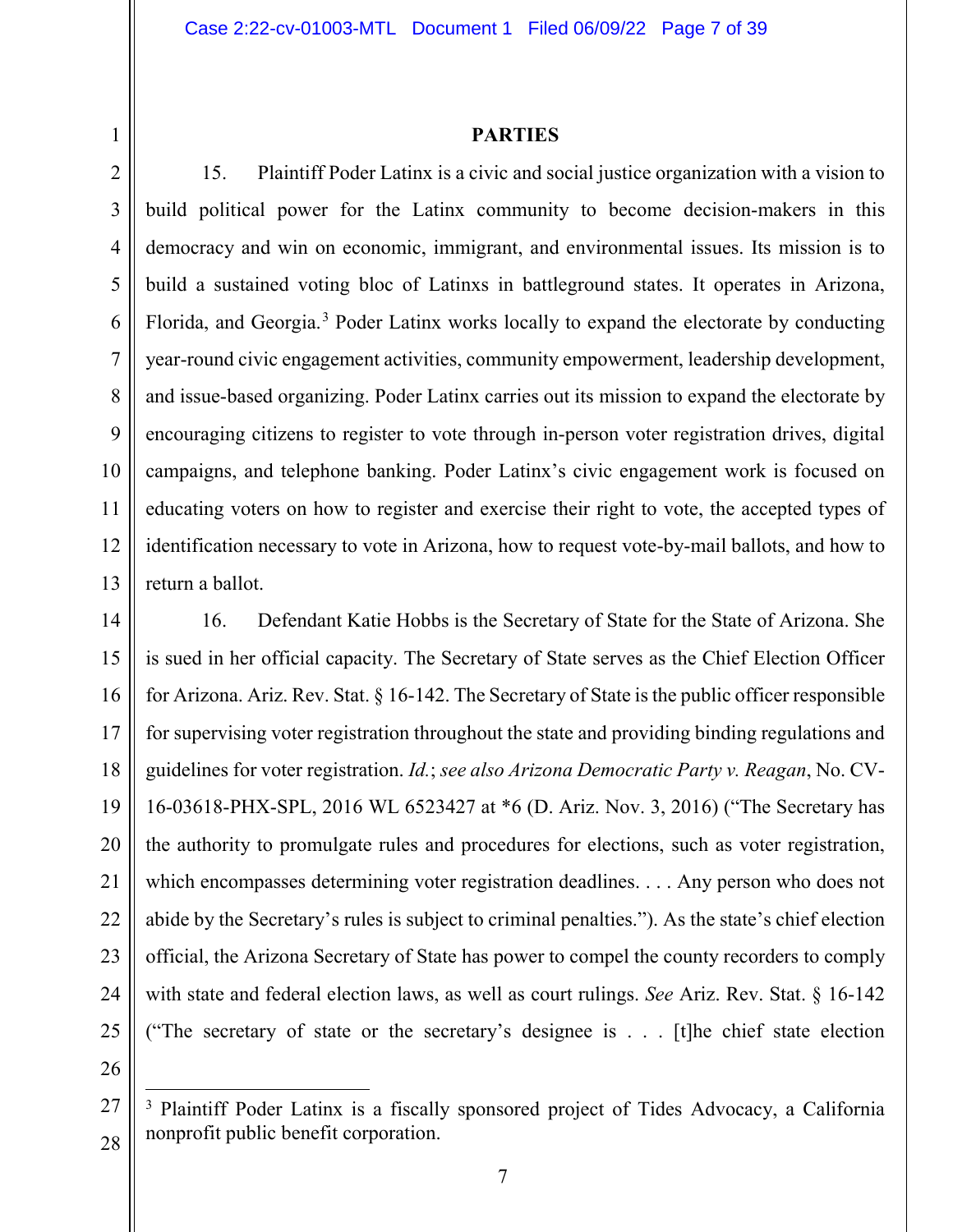1 2 3 4 5 officer"); *id.* § 16-452(A) ("After consultation with each county board of supervisors or other officer in charge of elections, the secretary of state shall prescribe rules to achieve and maintain the maximum degree of correctness, impartiality, uniformity and efficiency on the procedures for early voting and voting, and of producing, distributing, collecting, counting, tabulating and storing ballots. . . .").

6 7 8 9 10 11 12 13 14 15 16 17. Defendant Mark Brnovich is the Attorney General for the State of Arizona. He is sued in his official capacity. Under HB 2492, the Secretary of State and 15 county recorders are required to provide a list and the applications of all registered federal-only voters who have not provided DPOC to the Attorney General. Ariz. Rev. Stat. § 16-143(A), *as enacted by* 2022 Ariz. Sess. Laws, ch. 99, § 7. The Attorney General is required to search any federal, state, or local government database to which the office has access and any other voter registration database. Ariz. Rev. Stat. § 16-143(B), *as enacted by* 2022 Ariz. Sess. Laws, ch. 99, § 7. Finally, the Attorney General is *required* "to prosecute individuals who are found to not be United States citizens" for registration fraud under Ariz. Rev. Stat. § 16- 182, and to submit a report to the legislature before March 31, 2023, detailing any findings. Ariz. Rev. Stat. §§ 16-143(D)-(E), *as enacted by* 2022 Ariz. Sess. Laws, ch. 99, § 7.

17 18 19 20 21 18. At the local level, Arizona election law is administered by 15 county recorders. They are responsible for administering federal, state, and local elections in their counties, processing all voter registration forms, and adding and removing voters from the rolls. *See* Ariz. Rev. Stat. § 16-168 (describing county recorders' procedures for preparing list of qualified electors for precinct registers).

22 23 19. Defendant Stephen Richer is the Maricopa County Recorder. He is sued in his official capacity.

- 24
- 25

# **A. Arizona's Documentary Proof of Citizenship Requirement**

**BACKGROUND**

26 27 20. Since 2005, Arizona election law has contained a documentary proof of citizenship ("DPOC") requirement for voter registration applicants. When a person registers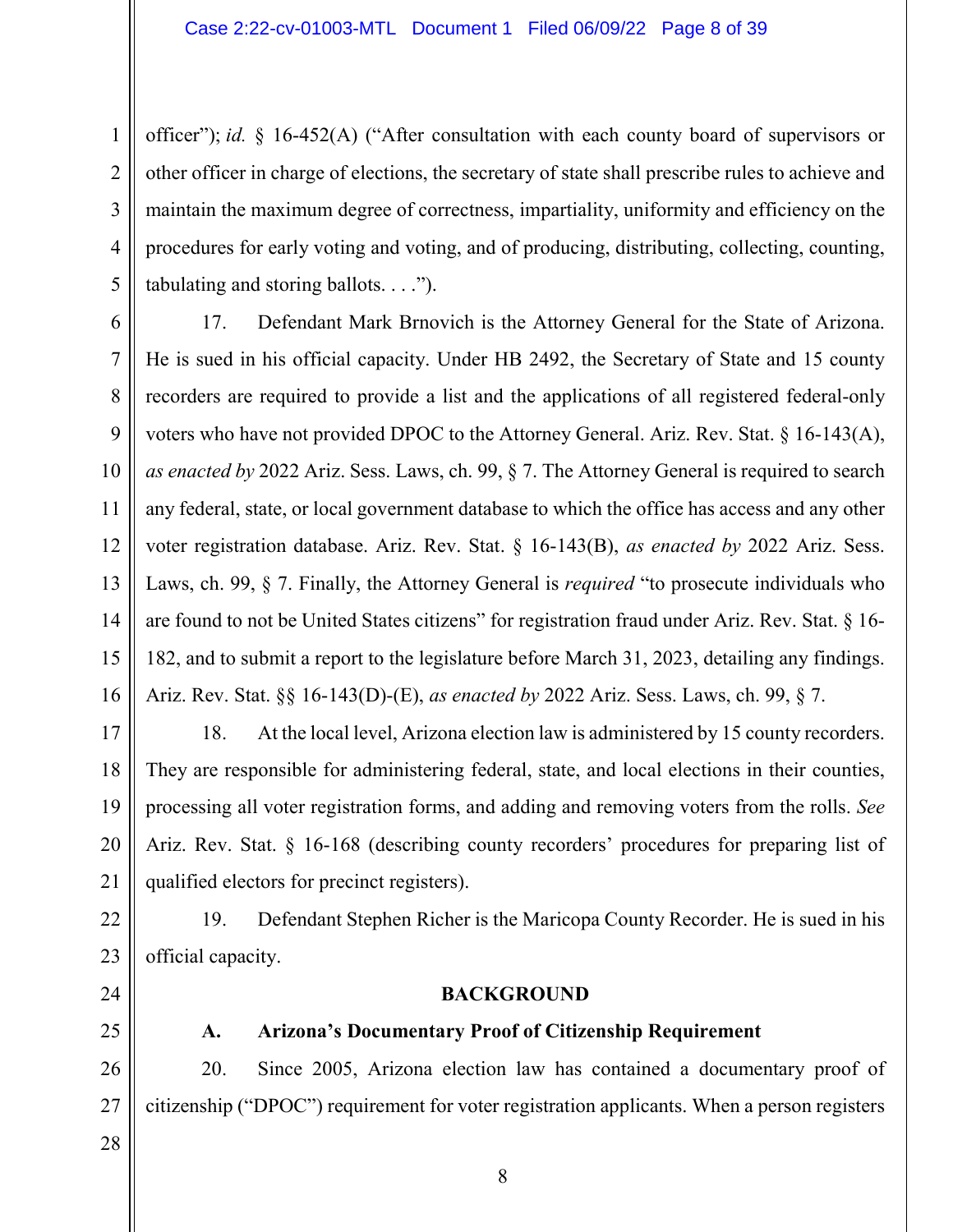to vote, they must provide one of the following forms of "evidence of citizenship" from the statutory list:

- 3 4 5 6 7 8 9 10 11 12 13 14 15 16 17 18 19 20 21 22 23 24 25 26 27 1. The number of the applicant's driver license or nonoperating identification license issued after October 1, 1996 by the department of transportation or the equivalent governmental agency of another state within the United States if the agency indicates on the applicant's driver license or nonoperating identification license that the person has provided satisfactory proof of United States citizenship. 2. A legible photocopy of the applicant's birth certificate that verifies citizenship to the satisfaction of the county recorder. 3. A legible photocopy of pertinent pages of the applicant's United States passport identifying the applicant and the applicant's passport number or presentation to the county recorder of the applicant's United States passport. 4. A presentation to the county recorder of the applicant's United States naturalization documents or the number of the certificate of naturalization. If only the number of the certificate of naturalization is provided, the applicant shall not be included in the registration rolls until the number of the certificate of naturalization is verified with the United States immigration and naturalization service by the county recorder. 5. Other documents or methods of proof that are established pursuant to the immigration reform and control act of 1986. 6. The applicant's bureau of Indian affairs card number, tribal treaty card number or tribal enrollment number. Ariz. Rev. Stat. § 16-166(F). 21. The DPOC requirement permits applicants to put down certain identification numbers in lieu of the presentation of a physical document, subject to the requirement that these must be verified by the county recorders' offices prior to adding voters to the rolls. For instance, the number on an Arizona driver's license or state identification card issued after October 1, 1996 fully satisfies the DPOC requirement if the county recorder's office verifies that the license or card holder has *not* been issued an "F-type" license. 2019 Arizona Election
- 28

1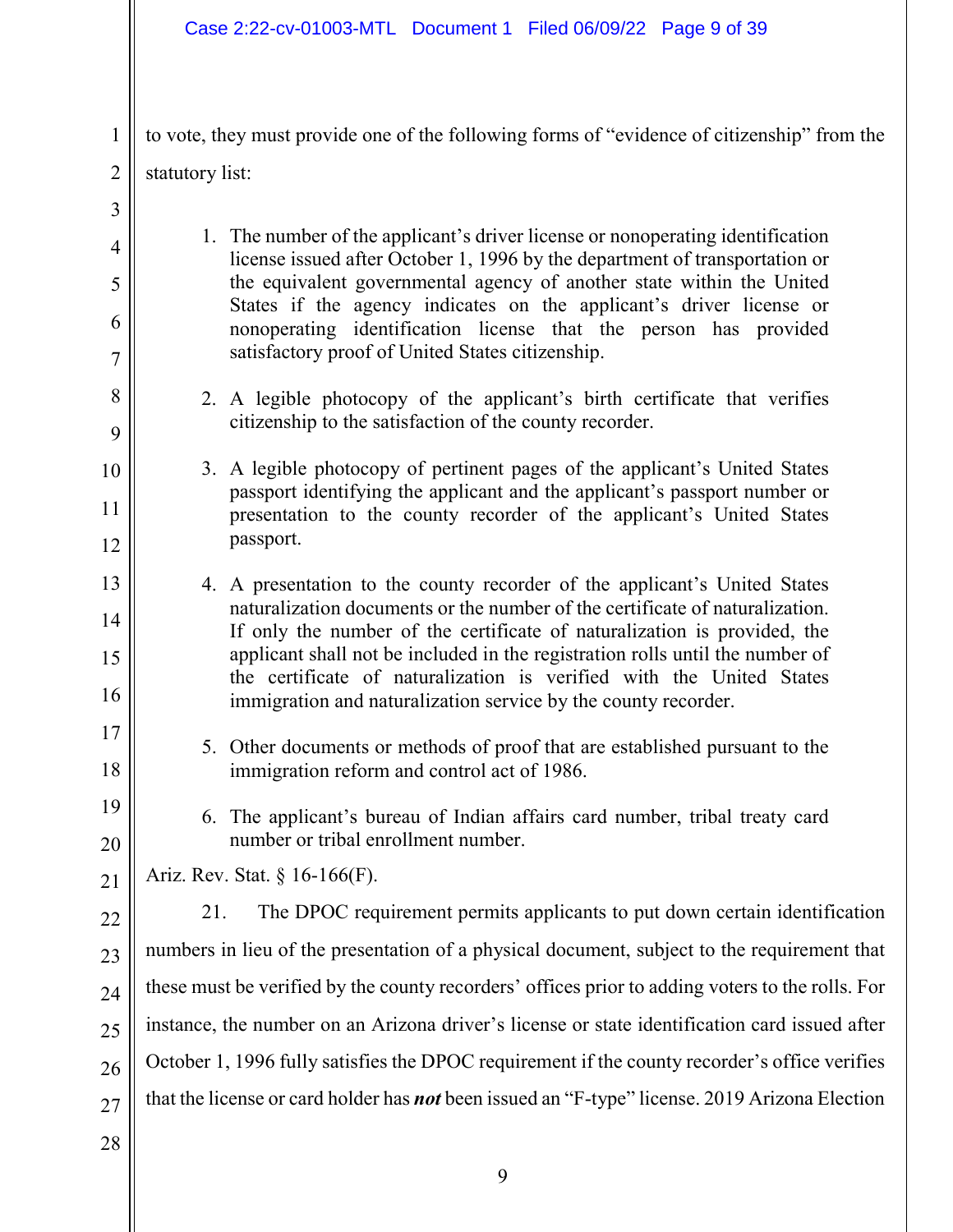1 2 3 4 5 Procedures Manual ("2019 EPM") at 3.<sup>[4](#page-9-0)</sup> The Arizona Department of Transportation ("AZDOT") Motor Vehicles Division ("MVD") issues F-type licenses to individuals who are legally present in the United States but who are not U.S. citizens at the time of application. *Id*. at 3-4; *see also Foreign Applicants,* Arizona Department of Transportation, [https://azdot.gov/motor-vehicles/driver-services/driver-license-](https://azdot.gov/motor-vehicles/driver-services/driver-license-information/foreign-applicants)

6 7 8 9 10 11 12 13 [information/foreign-applicants](https://azdot.gov/motor-vehicles/driver-services/driver-license-information/foreign-applicants) (last visited June 7, 2022) (detailing how foreign applicants can obtain a driver's license in Arizona). If such an individual later naturalizes as a U.S. citizen and still possesses an F-type license, old AZDOT data will still reflect that the cardholder is a non-citizen, and another form of "evidence of citizenship" must be supplied before the applicant will be registered to vote a full ballot. *Id*. at 3 ("[T]he verification must not return a result that indicates non-citizenship (i.e., an 'F-type' license)." It takes money and time to trade in an F-type license and obtain a license that reflects the voter registration applicant's U.S. citizenship.

14 15 16 17 18 19 20 21 22 22. Nine years ago, the U.S. Supreme Court decided *Arizona v. Inter Tribal Council of Arizona, Inc.*, 570 U.S. 1 (2013) ("*ITCA*"), a challenge to the application of Arizona's proof of citizenship requirement to the federal registration form. In an opinion written by Justice Scalia, the Supreme Court concluded that the NVRA prohibits states from applying different or additional requirements, such as Arizona's DPOC requirement, to the federal registration form. The Court expressly held "that [52 U.S.C. § 20505] precludes Arizona from requiring a Federal Form applicant to submit information beyond that required by the form itself." *ITCA*, 570 U.S. at 20. Arizona's DPOC requirement is not part of the Arizona-specific instructions for the federal registration form.

23 24

23. Since the *ITCA* decision, Arizona has administered the nation's only dualtrack voter registration and voting process. Under this system, registered Arizona voters who have provided DPOC may vote in all elections, including federal, state, and local elections.

26

<span id="page-9-0"></span><sup>27</sup> 28 4 2019 Arizona Election Procedures Manual, *available at* [https://azsos.gov/sites/default/files/2019\\_ELECTIONS\\_PROCEDURES\\_MANUAL\\_APP](https://azsos.gov/sites/default/files/2019_ELECTIONS_PROCEDURES_MANUAL_APPROVED.pdf) [ROVED.pdf.](https://azsos.gov/sites/default/files/2019_ELECTIONS_PROCEDURES_MANUAL_APPROVED.pdf)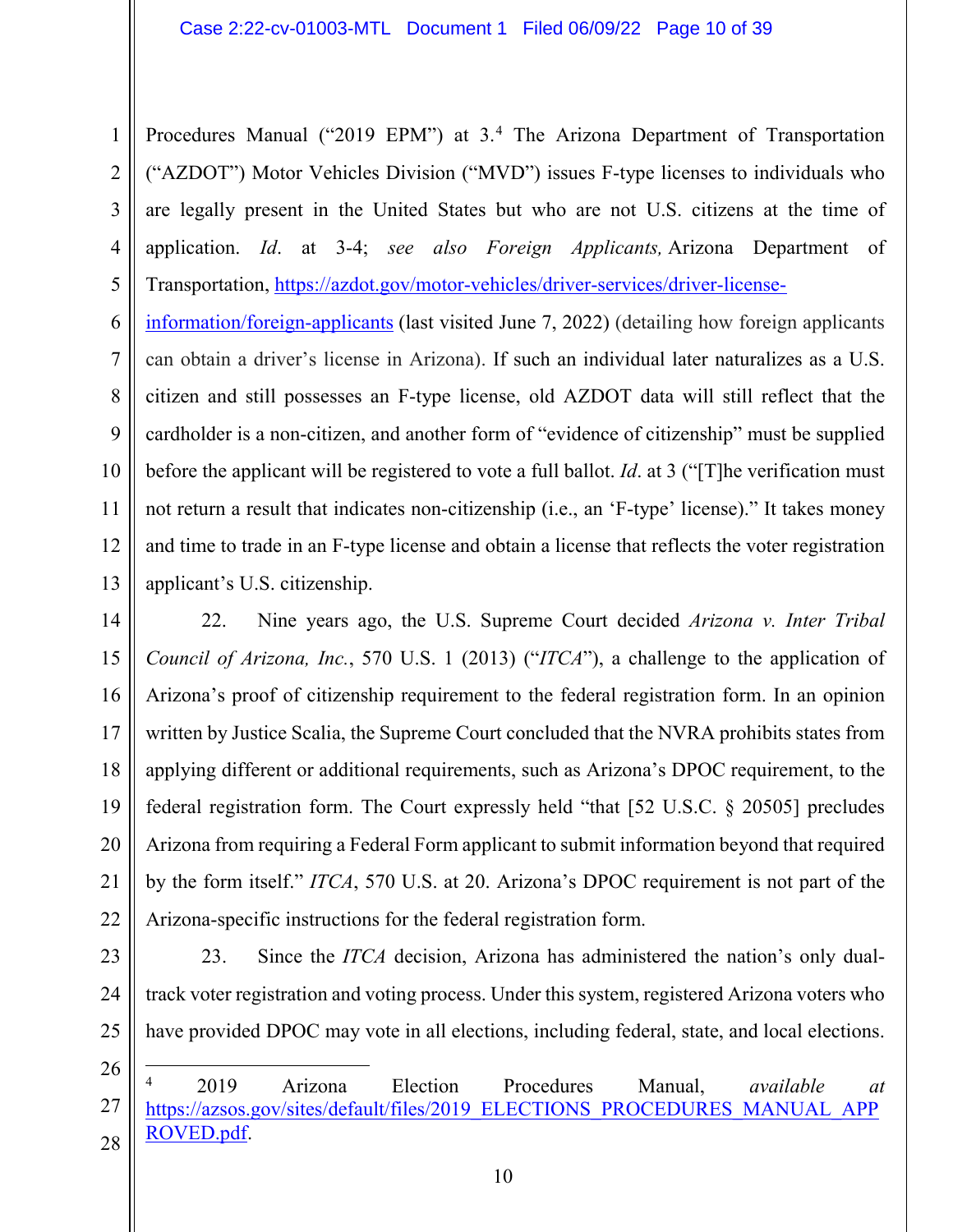1 2 3 4 5 6 They are known as "full-ballot" voters. Registered Arizona voters who have *not* provided DPOC—and for whom none has been located by county recorders—are only permitted to vote in federal elections. They are known as "federal-only" voters. HB 2492 arbitrarily prohibits such "federal-only" voters from voting in presidential elections; they may therefore only vote in congressional elections. Ariz. Rev. Stat. § 16-127(A)(1), *as enacted by* 2022 Ariz. Sess. Laws, ch. 99 § 5.

7 8 9 10 11 12 13 24. Prior to HB 2492's enactment, Arizona law required county recorders to search the MVD database for DPOC whenever any registration applicant submitted any registration form without DPOC. 2019 EPM at 6. This requirement was imposed to force county recorders to locate DPOC so that voters could be registered for all elections. It was not imposed as part of an effort to investigate the voter's current citizenship status. Per the 2019 Election Procedures Manual, a county recorder was required to register an applicant as a "full-ballot" voter for the next election if

> • The registrant provides DPOC with or after submission of the registrant's voter registration application; or

> • The County Recorder acquires DPOC on the registrant's behalf, including from AZMVD records or the statewide voter registration database.

19 20 21 22 23 2019 EPM at 6 (citing Ariz. Rev. Stat.  $\S$  16-166(F)). The requirement to conduct such a DPOC search for registration applicants using *Arizona's* registration form was part of a consent decree entered in *League of United American Citizens of Arizona (LULAC) v. Reagan*, 2:17-cv-04102-DGC, Doc. 37 (D. Ariz. June 18, 2018) (the "LULAC Consent Decree").

24 25 26 25. HB 2492 seeks to override that preexisting federal consent decree. When the new law takes effect in 2023, an Arizona voter registration form<sup>[5](#page-10-0)</sup> that is submitted without DPOC must be rejected by the county recorder's office, without exception or prior database

28

14

15

16

17

<span id="page-10-0"></span><sup>27</sup> 5 This is the state voter registration form in Arizona:

[https://azsos.gov/sites/default/files/voter\\_registration\\_form.pdf.](https://azsos.gov/sites/default/files/voter_registration_form.pdf)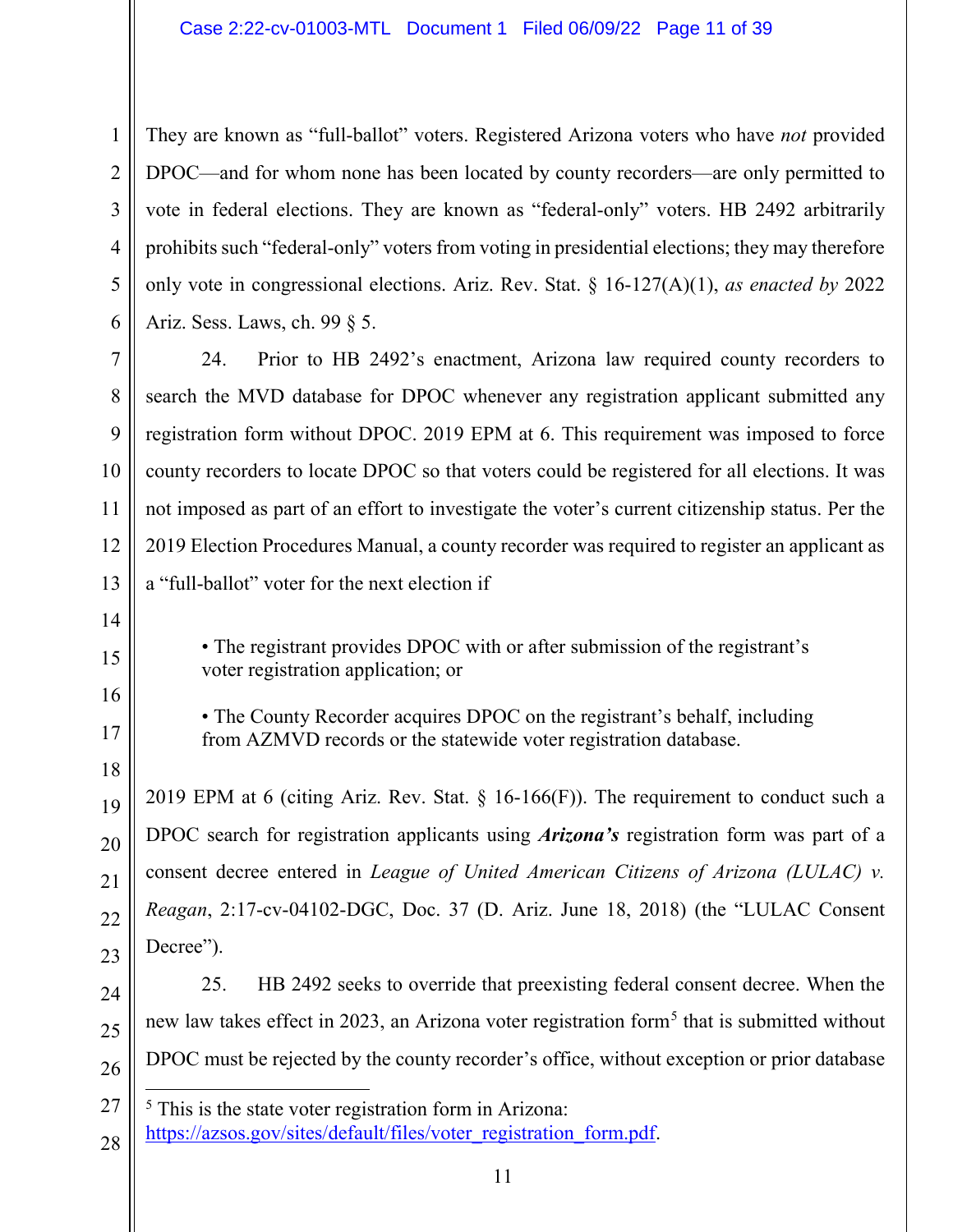### Case 2:22-cv-01003-MTL Document 1 Filed 06/09/22 Page 12 of 39

searches for evidence of citizenship. Failing to reject the form has been made a Class 6 felony. Ariz. Rev. Stat. § 16-121.01(C), *as amended by* 2022 Ariz. Sess. Laws, ch. 99 § 4. The registration applicant must be notified and afforded an opportunity to provide DPOC, pursuant to Ariz. Rev. Stat.  $\S 16-134(B)$ . That statute provides that:

[i]f the information on the registration form is incomplete or illegible and the county recorder is not able to process the registration form, the county recorder shall notify the applicant within ten business days of receipt of the registration form, shall specify the missing or illegible information and, if the missing or illegible information includes any of the information prescribed by § 16- 121.01, subsection A, shall state that the registration cannot be completed until the information is supplied. If the missing or illegible information is supplied before 7:00 p.m. on election day, that person is deemed to have been registered on the date the registration was first received.

12 Ariz. Rev. Stat. § 16-134(B).

13

14

1

2

3

4

5

6

7

8

9

10

11

# **B. The New Citizenship Investigation Procedures Under HB 2492**

26. HB 2492 imposes a set of new citizenship documentation and investigation procedures. First, HB 2492 mandates that county recorders investigate the citizenship status of new registration applicants using the federal registration form if the submitted form is not accompanied by DPOC. Ariz. Rev. Stat. § 16-121.01(D), *as amended by* 2022 Ariz. Sess. Laws, ch. 99 § 4.

27. HB 2492 instructs county recorders to "use all available resources to verify the citizenship status of the applicant and at a minimum shall compare the information available on the application for registration with the following, provided the county has access": (1) AZDOT databases of Arizona driver licenses and state identification cards; (2) Social Security Administration databases; (3) U.S. Citizenship and Immigration Services Systematic Alien Verification for Entitlements ("SAVE") Program, "if practicable"; (4) a National Association for Public Health Statistics and Information Systems Electronic Verification of Vital Events System; and (5) "*any other state, city, town, county or federal database and any other database relating to voter registration* to which the county recorder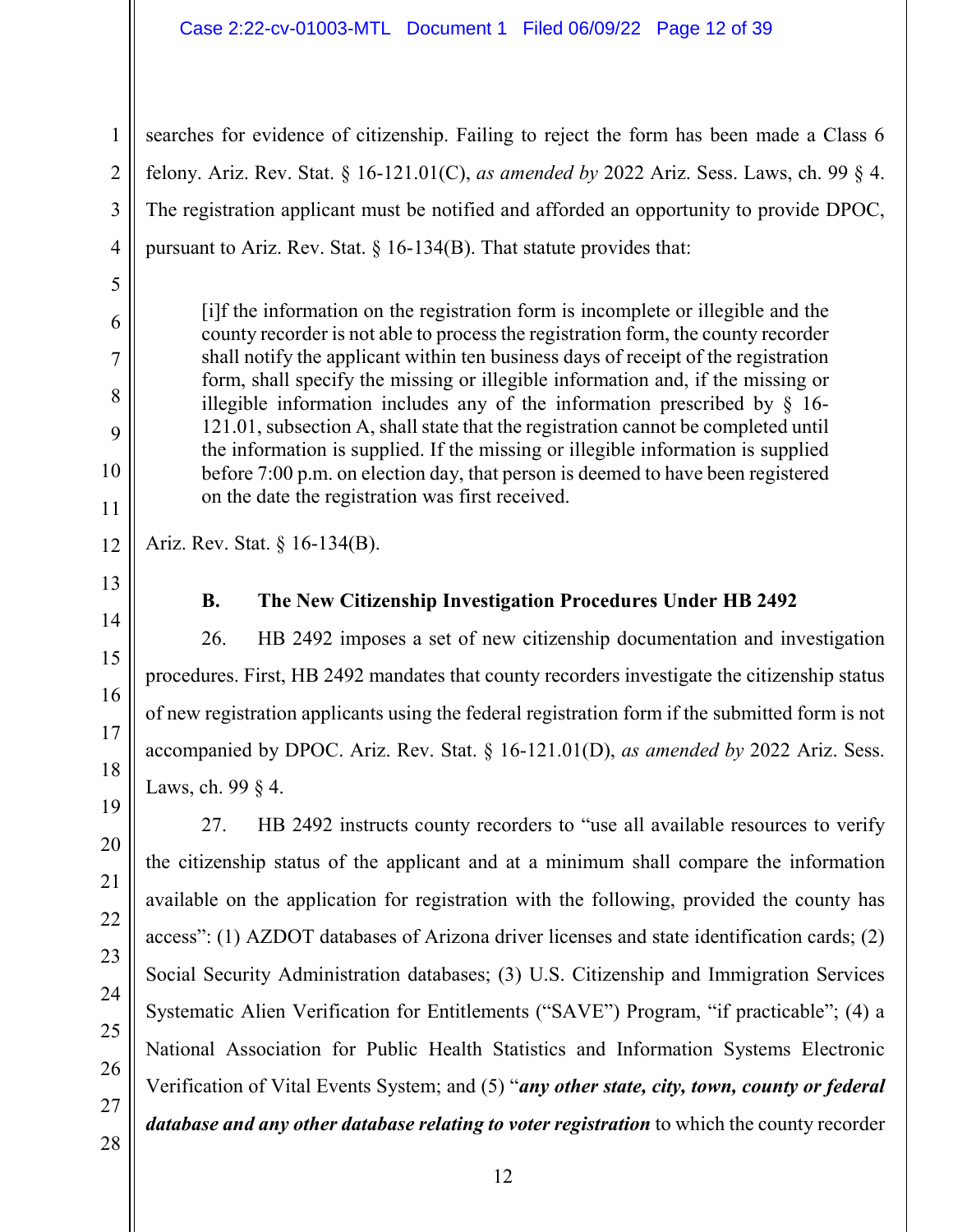1 2 3 4 5 6 or office in charge of elections has access, including an Electronic Registration Information Center database." Ariz. Rev. Stat. § 16-121.01(D), *as amended by* 2022 Ariz. Sess. Laws, ch. 99 § 4 (emphasis added). Effectively, this means county recorders must consult every government database at their disposal, including but not limited to the above government and voter registration databases, and any non-governmental database concerning voter registration including but not limited to ERIC databases.

7 8 9 28. After all government databases are searched for the applicant's citizenship status, the applicant is treated in one of three ways, depending on the outcomes of these searches:

- 10 11 12 13 14 15 a. In Scenario 1, if the county recorder "matches the applicant with information that verifies the applicant is a United States citizen, is otherwise qualified as prescribed by Section 16-101 and has met the other requirements of this section, the applicant shall be properly registered." Ariz. Rev. Stat. § 16-121.01(E), *as amended by* 2022 Ariz. Sess. Laws, ch. 99 § 4. Such applicants are registered as "full-ballot" voters.
- 16 17 18 19 20 21 22 23 24 25 26 b. In Scenario 2, if the county recorder's office "matches the application with *information that the applicant is not a United States citizen*," then the county recorder must "reject the application, notify the applicant that the application was rejected *because the applicant is not a United States citizen* and forward the application to the county attorney and Attorney General for investigation." *Id*. (emphasis added). This provision does not enumerate or otherwise specify what "information" establishes that a registration applicant "is not a United States citizen." Nor does it reference the notice and curing procedure outlined in Ariz. Rev. Stat.  $\S$  16-134(B). While requiring notice to the applicant of the rejection, by its terms, HB 2492 does not afford the registrant an opportunity to cure by providing proof
- 27 28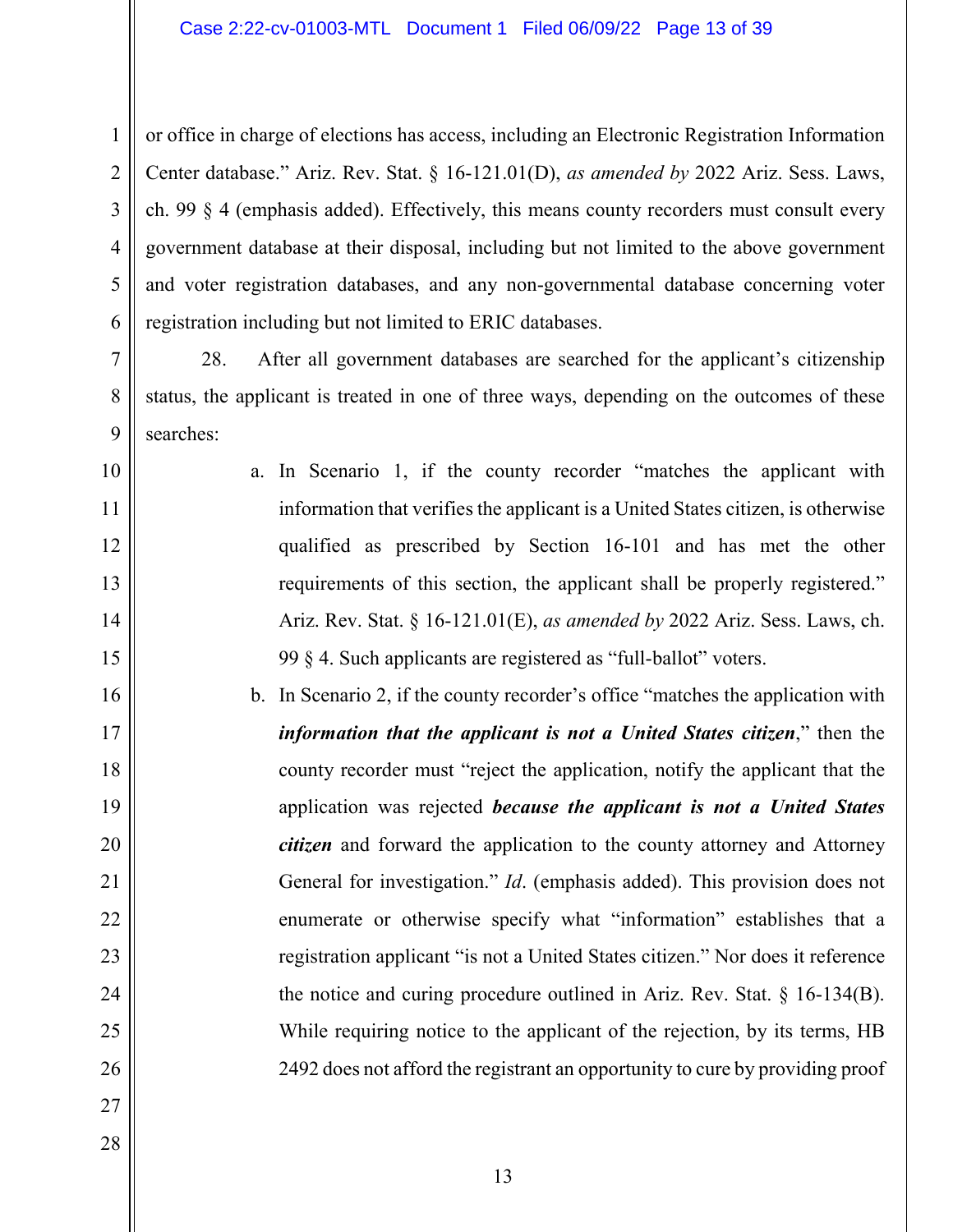of citizenship before being automatically referred to the county attorney and Attorney General for investigation.

c. In Scenario 3, if the county recorder "is unable to match the applicant with *appropriate citizenship information*"—a vague phrase not used anywhere else in Arizona's election laws—the county recorder must "notify the applicant that the county recorder . . . could not verify that the applicant is a United States citizen and that the applicant will not be qualified to vote in a presidential election or by mail with an early ballot in any election until satisfactory evidence of citizenship is provided." *Id*. (emphasis added). Such voters will only be permitted to vote in congressional elections.

Ariz. Rev. Stat. § 16-121.01(E), *as amended by* 2022 Ariz. Sess. Laws, ch. 99 § 4.

12 13 14 15 16 17 29. HB 2492 also requires county recorders to "record the efforts made to verify an applicant's citizenship status." Ariz. Rev. Stat. § 16-121.01(F), *as enacted by* 2022 Ariz. Sess. Laws, ch. 99 § 4. Additionally, if the county recorder "fails to attempt to verify the citizenship status of an applicant" according to these procedures and "knowingly causes the applicant to be registered and it is later determined that the applicant was not a United States citizen at the time of registration," the county recorder has committed a Class 6 felony. *Id*.

18 19 20 21 22 23 24 25 26 27 30. HB 2492 requires a similar process to investigate currently registered Arizona voters who have not provided DPOC and can only vote in congressional elections. For such congressional-only voters, the challenged law requires Defendant Brnovich to engage in the same wide-ranging database reviews to identify voters who are purportedly not U.S. citizens and "prosecute individuals who are found to not be United States citizens." Ariz. Rev. Stat. 16-143, *as enacted by* 2022 Ariz. Sess. Laws, ch. 99 § 7. To initiate this process, the Secretary of State and 15 county recorders are required to provide to the Attorney General a list and the applications of all registered congressional-only voters who have not provided DPOC. Ariz. Rev. Stat. § 16-143(A), *as enacted by* 2022 Ariz. Sess. Laws, ch. 99, § 7. The Attorney General is then required to search any federal, state or local government database

1

2

3

4

5

6

7

8

9

10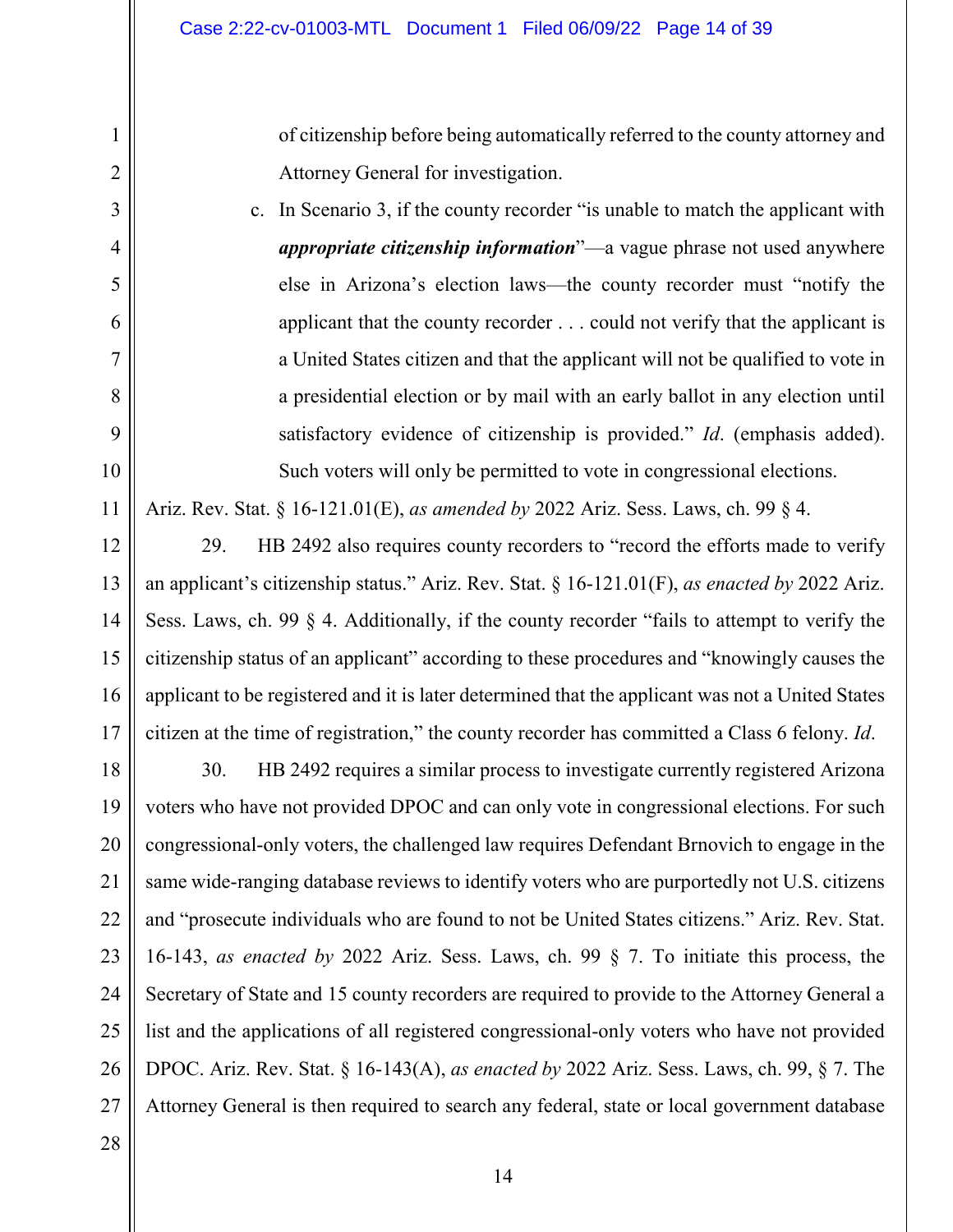1 2 3 4 5 6 7 8 9 10 11 12 13 and any other voter registration database, *i.e.*, the same citizenship investigation procedures that county recorders are required to use when a federal registration form is submitted without DPOC. Ariz. Rev. Stat. § 16-143(B), *as enacted by* 2022 Ariz. Sess. Laws, ch. 99, § 7. Finally, the Attorney General is *required* "to prosecute individuals who are found to not be United States citizens" for registration fraud under Ariz. Rev. Stat. § 16-182, and to submit a report before March 31, 2023, detailing any findings. Ariz. Rev. Stat. §§ 16- 143(D)-(E), *as enacted by* 2022 Ariz. Sess. Laws, ch. 99, § 7. One plausible reading of Section 16-143 is that it requires a one-time-only investigation of currently registered congressional-only voters via database verification, but it may well be interpreted to authorize the Attorney General to investigate currently registered voters' citizenship status on an ongoing basis. Either way, this suit seeks injunctive relief against these provisions, as they suffer from the same constitutional defects as the citizenship investigation procedures directed at new voter registration applicants using the federal registration form.

14 15 16 17 18 19 20 21 22 23 24 31. HB 2492 also requires county recorders to cancel the voter registration records of individuals when they "receive[ ] and confirm[ ] information that the person registered is not a United States citizen." Ariz. Rev. Stat. § 16-165(A)(10), *as enacted by* 2022 Ariz. Sess. Laws, ch. 99 § 8.<sup>[6](#page-14-0)</sup> Once again, HB 2492 does not specify what type, set, or combination of "information" establishes that a registered voter "is not a United States citizen"; nor do these provisions acknowledge, let alone address, these flagged registered voters' likely naturalization subsequent to the government record's creation but before their registration as a voter. These vague instructions will inevitably cause arbitrary and disparate treatment of registered voters and thereby arbitrary allocation of the right to vote. Some but not all county recorders and their staff members will rely on such unreliable information. Some but not all county recorders will investigate more thoroughly to discover subsequent

<span id="page-14-0"></span><sup>25</sup> 26 27 28 6 HB 2617's language was identical: "when the county recorder receives and confirms information that the person registered is not a United States citizen." Senate Engrossed House Bill 2617, 55th Leg., 2nd Reg. Sess. (Ariz. 2022), *available at* [https://www.azleg.gov/legtext/55leg/2R/bills/HB2617S.pdf.](https://www.azleg.gov/legtext/55leg/2R/bills/HB2617S.pdf) It differed only in that it listed juror questionnaires as one source of such information. *Id*.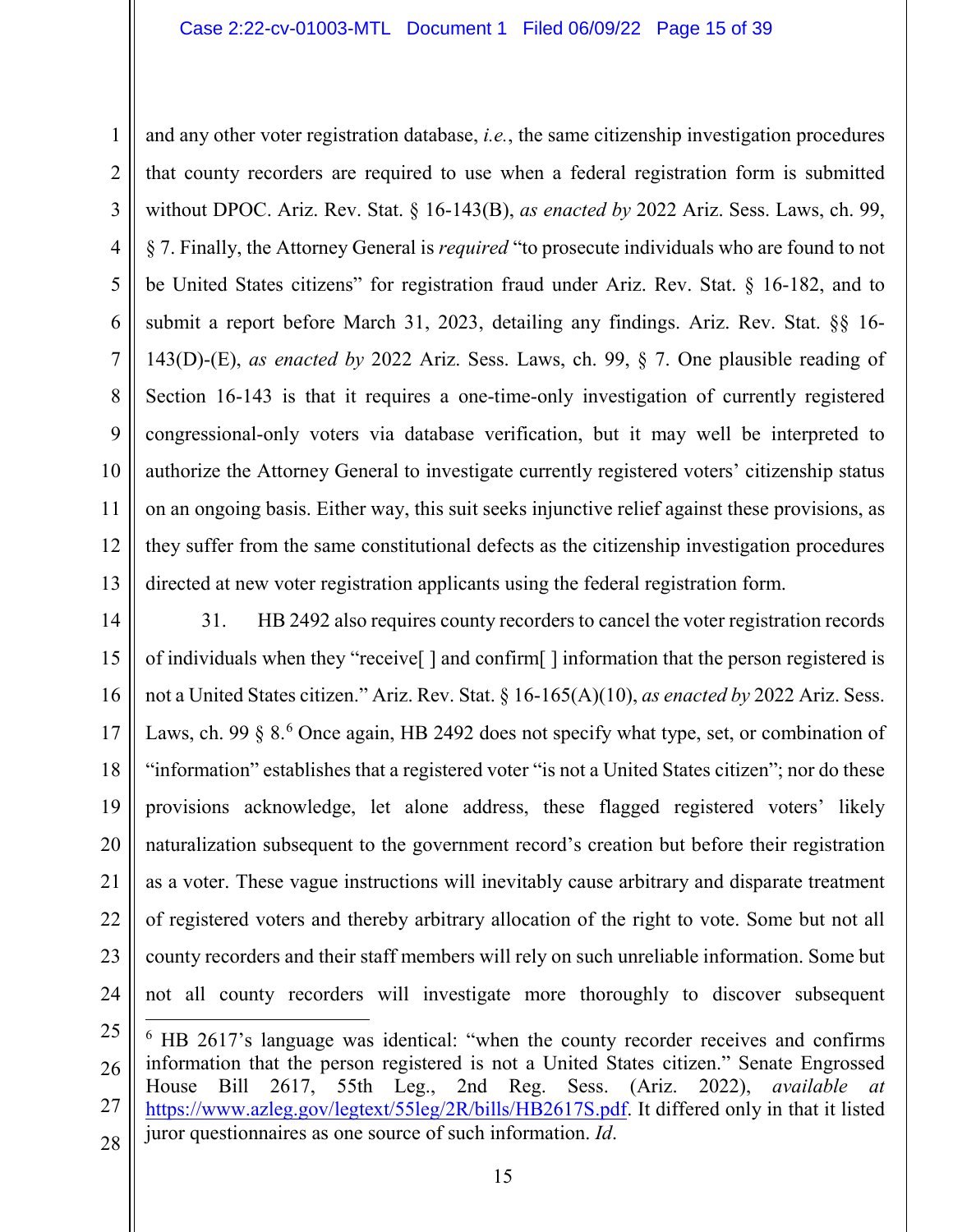naturalizations. The result will be the arbitrary and disparate treatment of naturalized registered voters.

5 6 7 8 9 32. A nearly identical registration cancellation provision appeared in HB 2617, which was recently vetoed by Governor Doug Ducey. Governor Ducey's veto statement cited the law's "subjectivity," "vague[ness]," the "lack[ of] any guidance for how a county recorder would confirm such a determination," and "a lack of guardrails against false claims." All of those same fatal constitutional defects that made HB 2617 vague and vulnerable to arbitrary and disparate application, as well as abuse by third parties, are found here in HB 2492 as well.

10 11 12 13 14 15 16 17 18 19 20 21 22 23 24 25 33. HB 2492's use of the "information that the person . . . is not a United States citizen" standard renders the statute unconstitutional. While Arizona's preexisting DPOC law enumerates the specific forms of proof that a voter registration applicant can provide to establish U.S. citizenship, Ariz. Rev. Stat. § 16-166(F), HB 2492 does not enumerate what specific "information" proves that a voter registration applicant using the federal form or a registered voter "is not a U.S. citizen." Ariz. Rev. Stat. § 16-121.01(E), *as amended by* 2022 Ariz. Sess. Laws, ch. 99 § 4; Ariz. Rev. Stat. § 16-165(A)(10), *as enacted by* 2022 Ariz. Sess. Laws, ch. 99 § 8. The former law creates an objective requirement with specificity; the latter contains only a vague instruction that leaves the registration applicant's citizenship status to the discretion and subjective, arbitrary determinations of Defendant Hobbs, Defendant Brnovich, the county recorders and their staff. This open-ended phrase appears to embrace *any* "information," whether it is current or years old, recorded in a government database or merely verbally communicated to a county recorder's office, corroborated by other sources or not, provided in a sworn statement or not. The legal void created by HB 2492's vague standards will inevitably result in inconsistent and irreconcilable determinations on voter registration applicants and registered voters' citizenship status.

26 27 34. Naturalized voters will inexorably be harmed by HB 2492's vesting of unfettered discretion in county recorders to determine what types or combinations of

28

1

2

3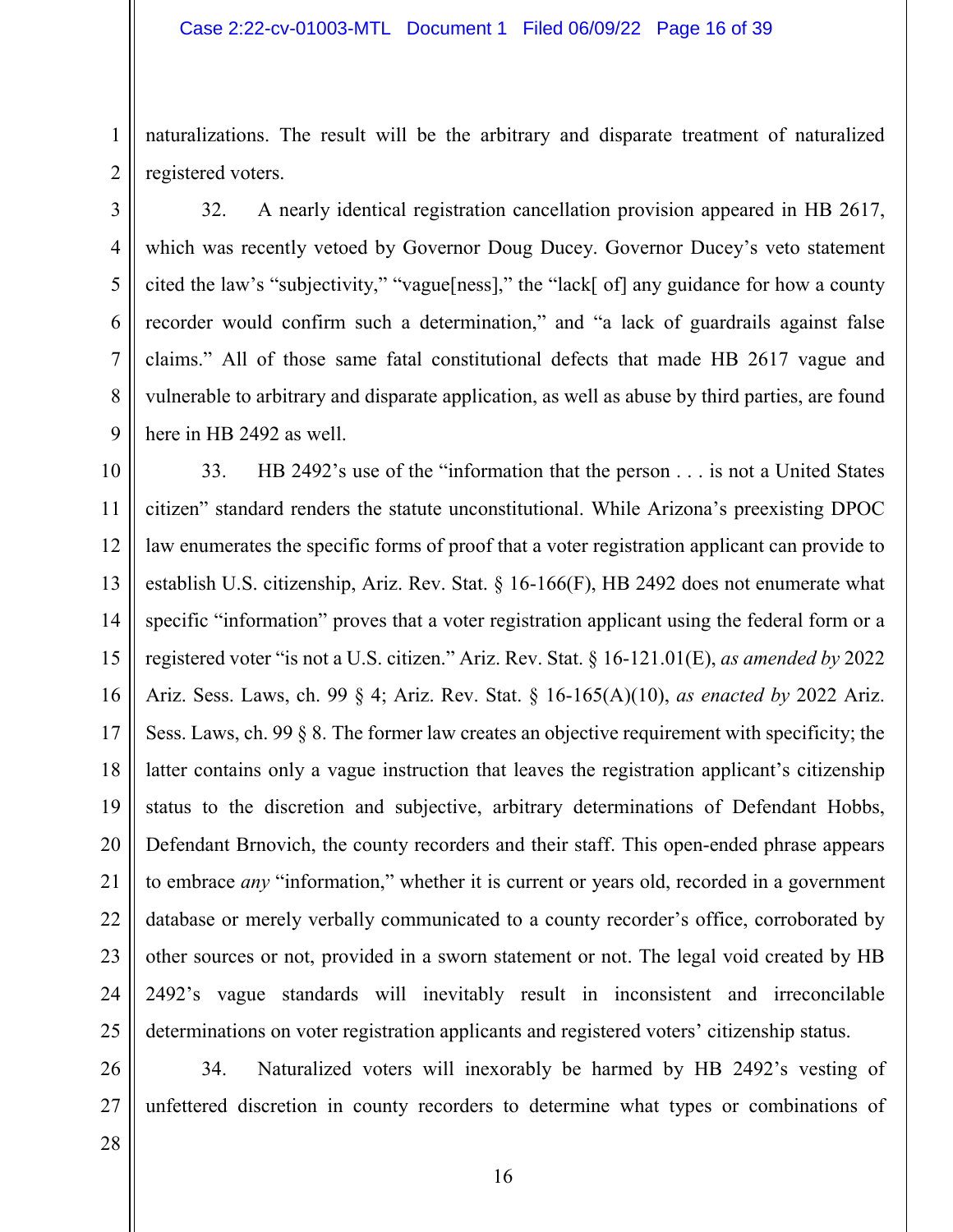3 4 5 6 7 8 9 "information" establish a voter registration applicant or registered voter "is not a U.S. citizen." Some county recorders and their staff members will seize upon any information or data that a voter registration applicant or registered voter lacked U.S. citizenship at some point in the past and use that to reject the application and refer that individual to law enforcement or to remove the voter from the rolls. Such officials and their staff may even rely upon unverified and unsubstantiated "information" from private individuals or political organizations as to individual applicants' or voters' citizenship. HB 2492 does not require county recorders to assess whether the applicant has in fact naturalized subsequent to their AZDOT or public assistance office transaction prior to registering to vote.

10 11 12 13 14 15 16 17 18 19 20 21 22 35. Other county recorders statewide or other staff members within the same county recorder office will interpret the same government databases and other information differently, remaining skeptical of any reliance on stale, outdated government data or unverified and unsubstantiated accounts of registration applicants' citizenship. These officials and their staff would be well-justified in refusing to credit any such information of non-citizenship, given the inherent failure to account for the possibility of subsequent naturalization. Absent a comprehensive and up-to-date list of all naturalized U.S. citizens, completely accurate verification of current U.S. citizenship status is not possible. There is no database that has current, up-to-date citizenship status information for all residents of the United States or Arizona. All databases or systems that contain U.S. citizenship status information are based on transactions or events that took place at some point in the past, often in the distant past. A number of the databases listed in HB 2492 are known to contain outdated and inaccurate information on citizenship status.

23 24 25

1

2

26 36. For example, SAVE is designed to verify immigration status in order to determine one's eligibility for various public benefits. SAVE is a massive compilation of records from numerous databases about individuals who have interacted with the immigration system over the years, such as immigrants who have obtained green cards or

- 27
- 28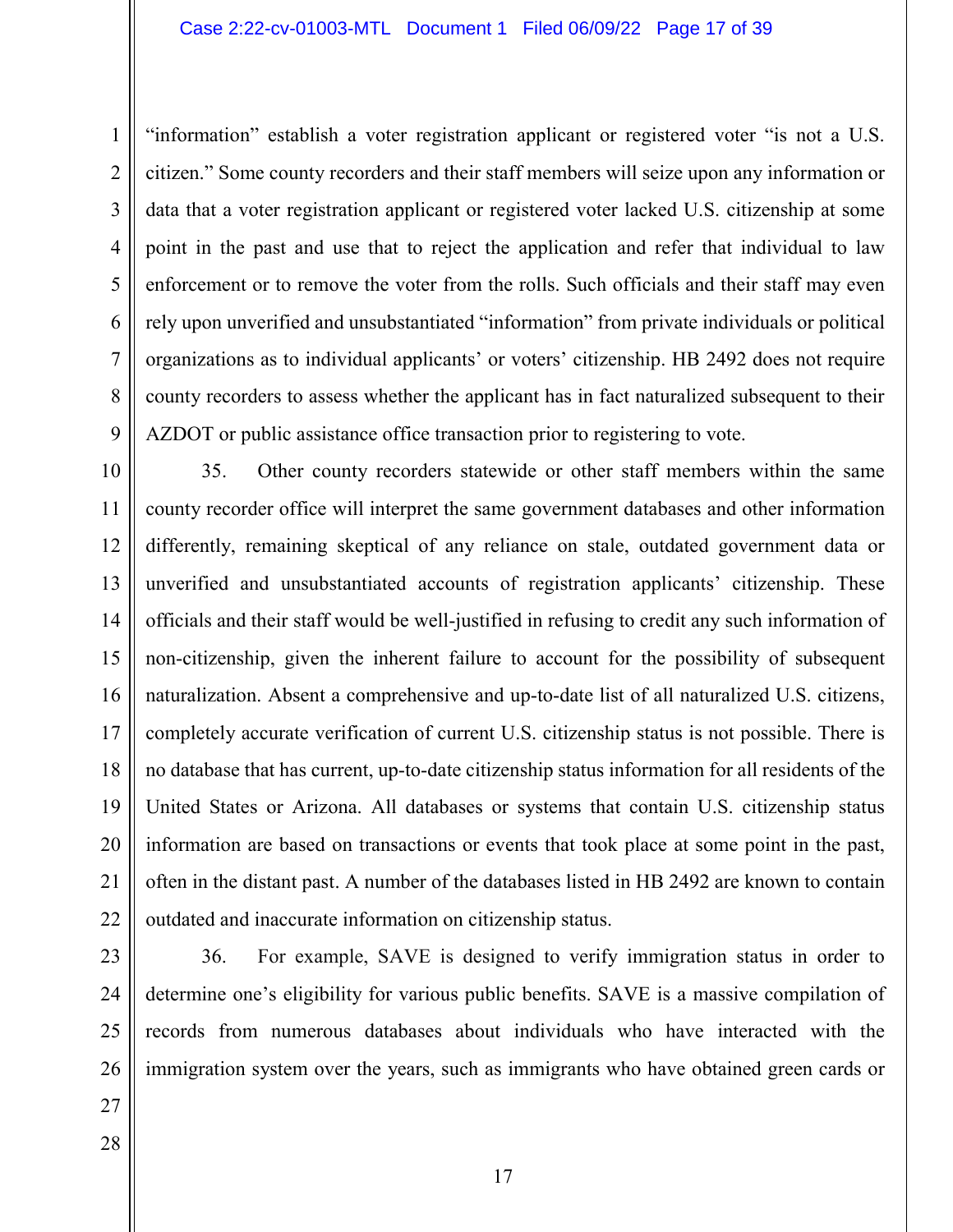visas, and those who have become naturalized citizens.[7](#page-17-0) It is not a definitive or accurate list of U.S. citizens.[8](#page-17-1) SAVE is not a universal citizen database and does not purport to be complete or to include many individuals.<sup>[9](#page-17-2)</sup>

1

2

3

37. On information and belief, SAVE does not contain information on citizens born in the United States and thus can only provide information on voters who are naturalized citizens (and some derived citizens,  $10$  see below) and whose information may be collected in SAVE. As a result, under HB 2492, only Arizona's naturalized and derived citizens would be at risk of rejection, removal, or prosecution based on the information contained in SAVE.

10 11 12 13 14 38. On information and belief, another source of inaccuracy is that SAVE cannot verify derived citizens, individuals who acquired U.S. citizenship by virtue of their parents' naturalization while they were minors, unless they applied for Certificates of Citizenship. However, a Certificate of Citizenship is an optional form: a person who automatically obtains citizenship is not required to file an Application for Certificate of Citizenship.<sup>[11](#page-17-4)</sup>

- 15 16 17 18 39. Indeed, the Department of Homeland Security ("DHS"), which administers SAVE, itself acknowledges that the SAVE system is a non-definitive source for determining citizenship. On information and belief, the memoranda of agreement between SAVE and jurisdictions which use its information for voter registration purposes, including Arizona,
- <span id="page-17-0"></span>19 20 7 *See* Corrected Declaration and Expert Report of Daniel A. Smith ¶ 42 n.19, *Arcia v. Detzner*, No. 13-CV-4095-EFM-TJJ, Dkt. No. 76-1 (S.D. Fla. Sept. 24, 2012).

<span id="page-17-1"></span>21 22 <sup>8</sup> *See id*.; U.S. Dept. of Homeland Security, Privacy Impact Assessment for the Systematic Alien Verification for Entitlements (SAVE) Program, at 3, Aug. 26, 2011, *available at* [http://www.dhs.gov/xlibrary/assets/privacy/privacy\\_pia\\_uscis\\_save.pdf.](http://www.dhs.gov/xlibrary/assets/privacy/privacy_pia_uscis_save.pdf)

<span id="page-17-2"></span>23 <sup>9</sup> *See id.*

- <span id="page-17-3"></span>24 25 26  $10$  Derived citizenship refers to citizenship conveyed to children through the naturalization of parents or, under certain circumstances, to foreign-born children adopted by U.S. citizen parents, provided certain conditions are met. *See* https://www.uscis.gov/policymanual/volume-12-part-h-chapter-3#3#4
- <span id="page-17-4"></span>27 28 <sup>11</sup> U.S. Citizenship and Immig. Servs. Policy Manual, vol. 12, pt. H, ch. 4 (E.) *available at* <https://www.uscis.gov/policy-manual/volume-12-part-h-chapter-4>.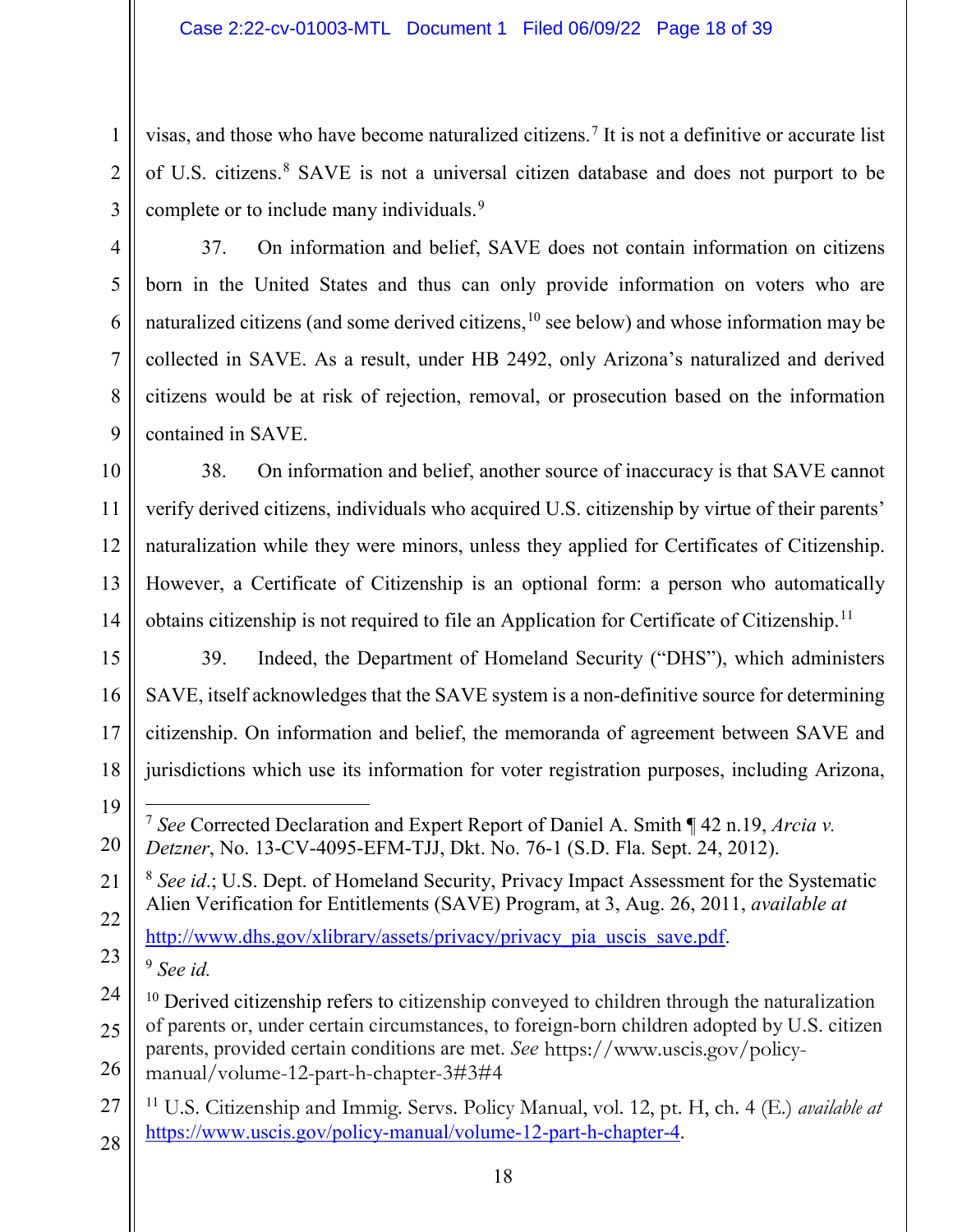3 4 5 6 7 acknowledge that the inability to verify a person's citizenship in SAVE does not necessarily mean that the person is not a citizen, and that the information in SAVE may need to be corrected. On information and belief, those memoranda require users to provide registrants who do not verify as a citizen with adequate written notice that their citizenship could not be verified and the information necessary to contact DHS-USCIS so that they can correct their records if necessary. By requiring the opportunity to correct their records, DHS-USCIS acknowledges that errors exist in the information SAVE provides.

8 9 10 11 12 13 14 15 16 40. Because HB 2492 is devoid of any rules or criteria on how to evaluate the databases against which it mandates comparison of voter registration applicants' data and fails to take account of the possibility of the applicant's likely naturalization as a U.S. citizen subsequent to that outdated government transaction record but *prior to* registering as an Arizona voter, the citizenship investigation procedures contained therein will result in the arbitrary and disparate treatment of naturalized U.S. citizens applying to register to vote using the federal registration form and naturalized, registered voters. Such arbitrary and disparate treatment concerning the allocation of the right to vote is HB 2492's inevitable consequence.

17 18 19 41. In sum, HB 2492's provisions will result in arbitrary and disparate treatment of naturalized voter registration applicants and naturalized registered voters, both within counties and statewide, in violation of the Equal Protection and Due Process Clauses.

20

1

2

# **C. Arizona's Proof of Residence Requirement Under HB 2492**

21 22 23 24 25 42. HB 2492 also imposes a new documentary proof of residence ("DPOR") requirement on all voter registration applicants, except those registering pursuant to Ariz. Rev. Stat. § 16-103 because they are temporarily absent from Arizona, or are voters covered under the Uniformed and Overseas Citizens Absentee Voting Act of 1986. Ariz. Rev. Stat.  $§ 16-123.$ 

26 27 43. Under HB 2492, "a person who registers to vote shall provide an identifying document that establishes proof of location or residence." Ariz. Rev. Stat. § 16-123, *as*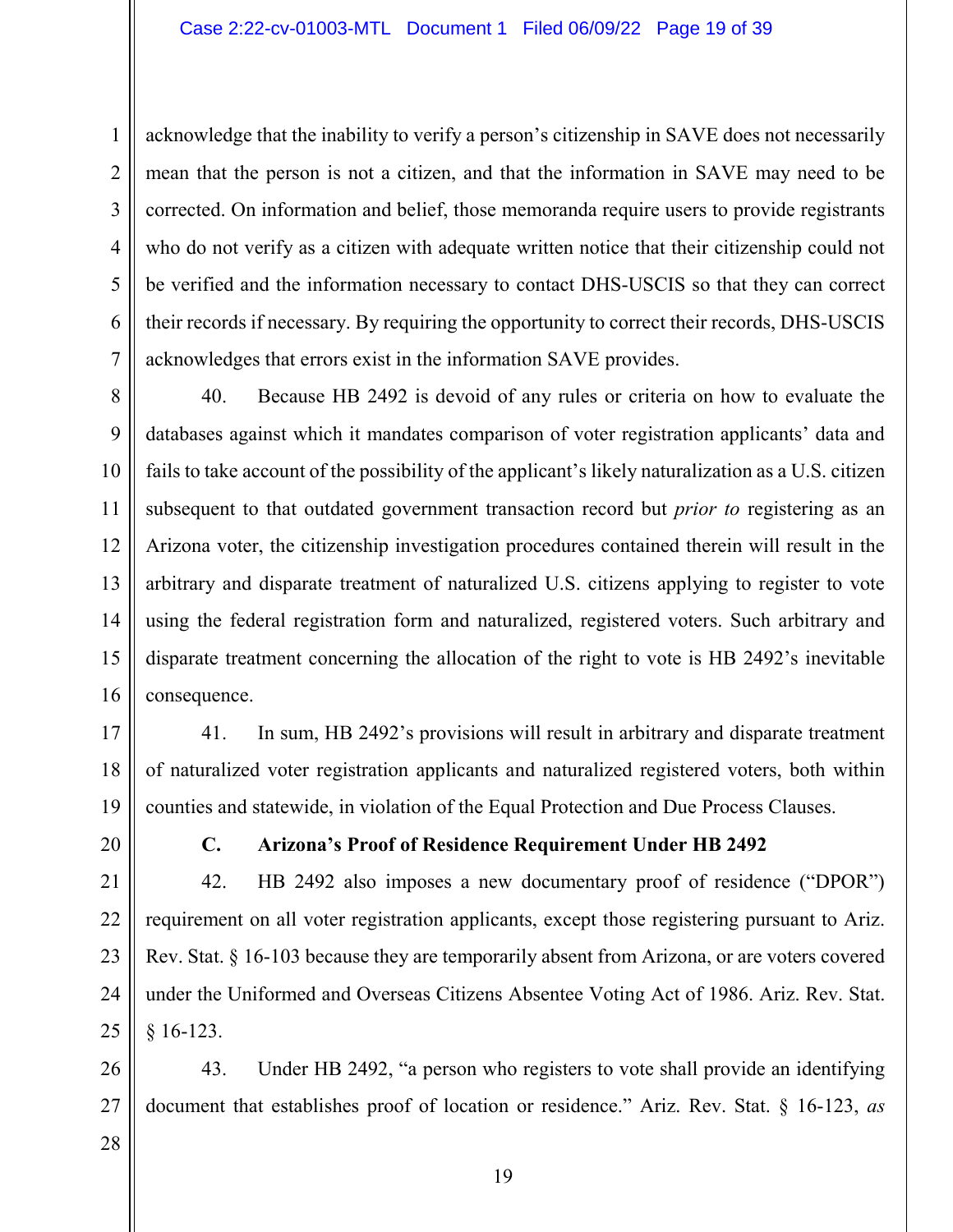| $\mathbf{1}$   | amended by 2022 Ariz. Sess. Laws, ch. 99 $\S$ 5. The list of identifying documents is anything                                                                          |
|----------------|-------------------------------------------------------------------------------------------------------------------------------------------------------------------------|
| $\overline{2}$ | listed in the voter ID statutes at Ariz. Rev. Stat. § 16-579(A)(1) that contains the voter's                                                                            |
| 3              | name and current address. That list includes the following:                                                                                                             |
| 4              | 1. The elector shall present any of the following:                                                                                                                      |
| 5              | (a) A valid form of identification that bears the photograph, name and address                                                                                          |
| 6              | of the elector that reasonably appear to be the same as the name and address                                                                                            |
| 7              | in the precinct register, including an Arizona driver license, an Arizona<br>nonoperating identification license, a tribal enrollment card or other form of             |
| 8              | tribal identification or a United States federal, state or local government issued<br>identification. Identification is deemed valid unless it can be determined on its |
| 9              | face that it has expired.                                                                                                                                               |
| 10             | (b) Two different items that contain the name and address of the elector that                                                                                           |
| 11             | reasonably appear to be the same as the name and address in the precinct<br>register, including a utility bill, a bank or credit union statement that is dated          |
| 12             | within ninety days of the date of the election, a valid Arizona vehicle                                                                                                 |
| 13             | registration, an Arizona vehicle insurance card, an Indian census card, tribal<br>enrollment card or other form of tribal identification, a property tax statement,     |
| 14             | a recorder's certificate, a voter registration card, a valid United States federal,<br>state or local government issued identification or any mailing that is labeled   |
| 15             | as "official election material". Identification is deemed valid unless it can be                                                                                        |
| 16             | determined on its face that it has expired.                                                                                                                             |
| 17             | (c) A valid form of identification that bears the photograph, name and address                                                                                          |
| 18             | of the elector except that if the address on the identification does not<br>reasonably appear to be the same as the address in the precinct register or the             |
| 19             | identification is a valid United States military identification card or a valid<br>United States passport and does not bear an address, the identification must be      |
| 20             | accompanied by one of the items listed in subdivision (b) of this paragraph.                                                                                            |
| 21             |                                                                                                                                                                         |
| 22             | Ariz. Rev. Stat. § 16-579(A)(1). All in-person voters in Arizona already present at least one                                                                           |
| 23             | form of identification that shows their current address.                                                                                                                |
| 24             | This new requirement also permits the use of "a valid and unexpired Arizona"<br>44.                                                                                     |
| 25             | driver license or nonoperating identification number" in lieu of DPOR, but it must be                                                                                   |
| 26             | "properly verified" before it satisfies the requirement. Ariz. Rev. Stat. § 16-123, as amended                                                                          |
| 27             | by 2022 Ariz. Sess. Laws, ch. 99 $\S$ 5. What is meant by "properly verified" is not specified                                                                          |
| 28             | by the statute.                                                                                                                                                         |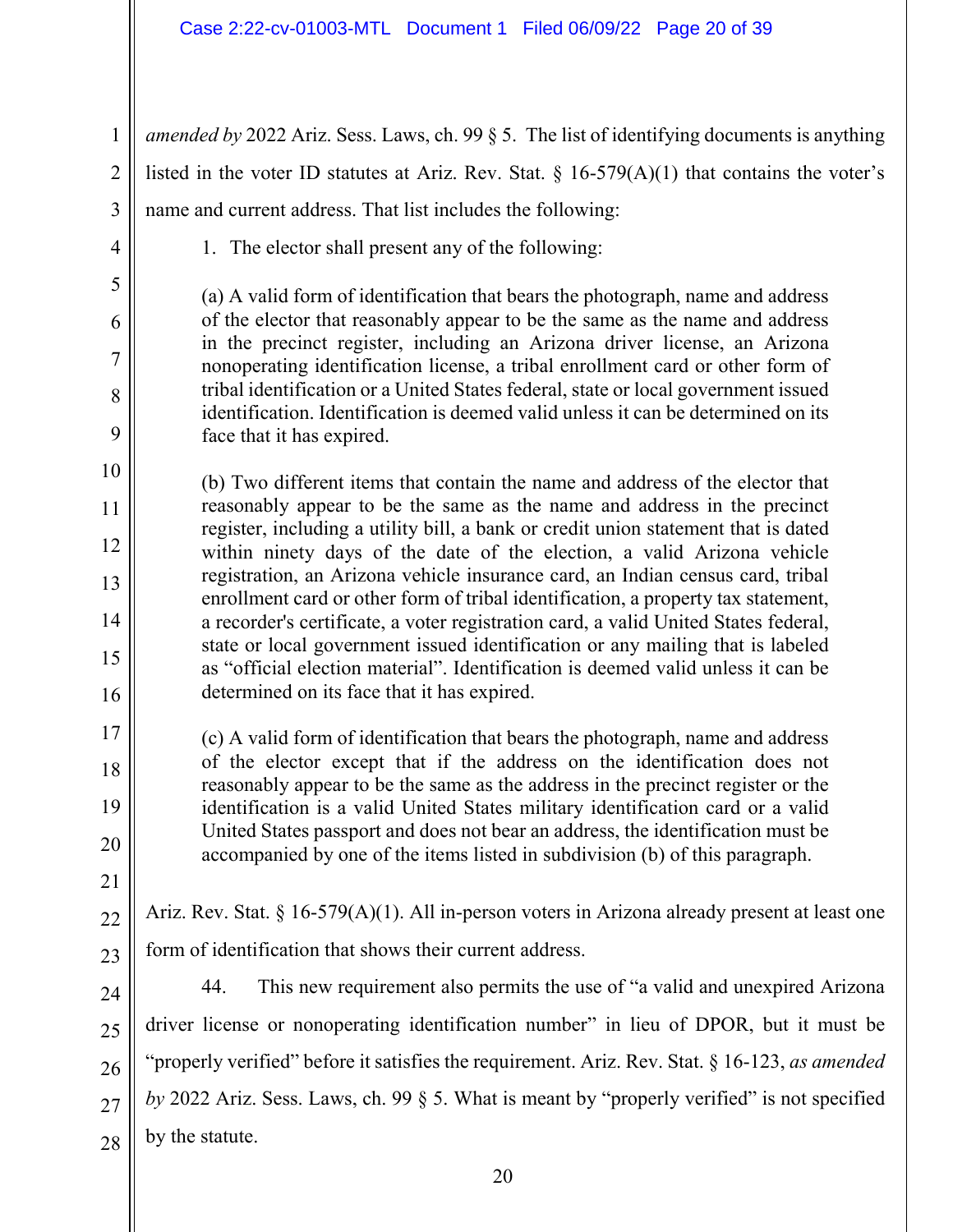3 4 5 6 7 45. This new requirement does not contain any provision requiring that notice be sent to the voter registration applicant that they failed to include DPOR and will not be registered until DPOR is provided. HB 2492 makes DPOR a mandatory requirement "to be properly registered to vote." Ariz. Rev. Stat. § 16-121.01(A), *as amended by* 2022 Ariz. Sess. Laws, ch. 99 § 4. HB 2492 authorizes county officials to reject a submitted registration form that is unaccompanied by DPOR, without any opportunity for the voter registration applicant to cure the deficiency.

8 9 10 11 12 13 14 15 16 17 46. The notice provisions in Ariz. Rev. Stat. § 16-134 and Ariz. Rev. Stat. § 16- 121.01(A), *as enacted by* 2022 Ariz. Sess. Laws, ch. 99 § 4, refer to missing or incomplete "information *on* the registration form" or "information required to be *on* the registration form." (Emphasis added). With one exception – the Arizona driver's license or ID number that can satisfy the DPOR requirement – all other forms of *documentary* proof of residence are presented separately and not *on* a registration form. Under these statutory provisions, notice of missing DPOR might be provided to voter registration applicants using the Arizona voter registration form. However, they have no application to applicants who submit the federal registration form, so at a minimum, Arizona law fails to provide due process to registration applicants using the federal registration form.

18

1

2

# **PLAINTIFF'S INJURY**

19 20 21 22 23 24 25 47. Founded in July 2019, Plaintiff Poder Latinx is a non-partisan, non-profit organization. Poder Latinx employs five staff members and seven canvassers in Arizona and is hiring additional staff. The organization's voter registration program in Arizona has set a goal of collecting and submitting an estimated 11,063 completed voter registration forms in 2022. The projected timeline is February 28, 2022 through the voter registration deadline for the November 2022 general election. As of this filing, they have collected 1,912 voter registration forms.

26 27 48. Poder Latinx has also planned Get Out the Vote ("GOTV") voter mobilization work for 2022 elections in Arizona. Its goal is to canvass an estimated 41,262 total

28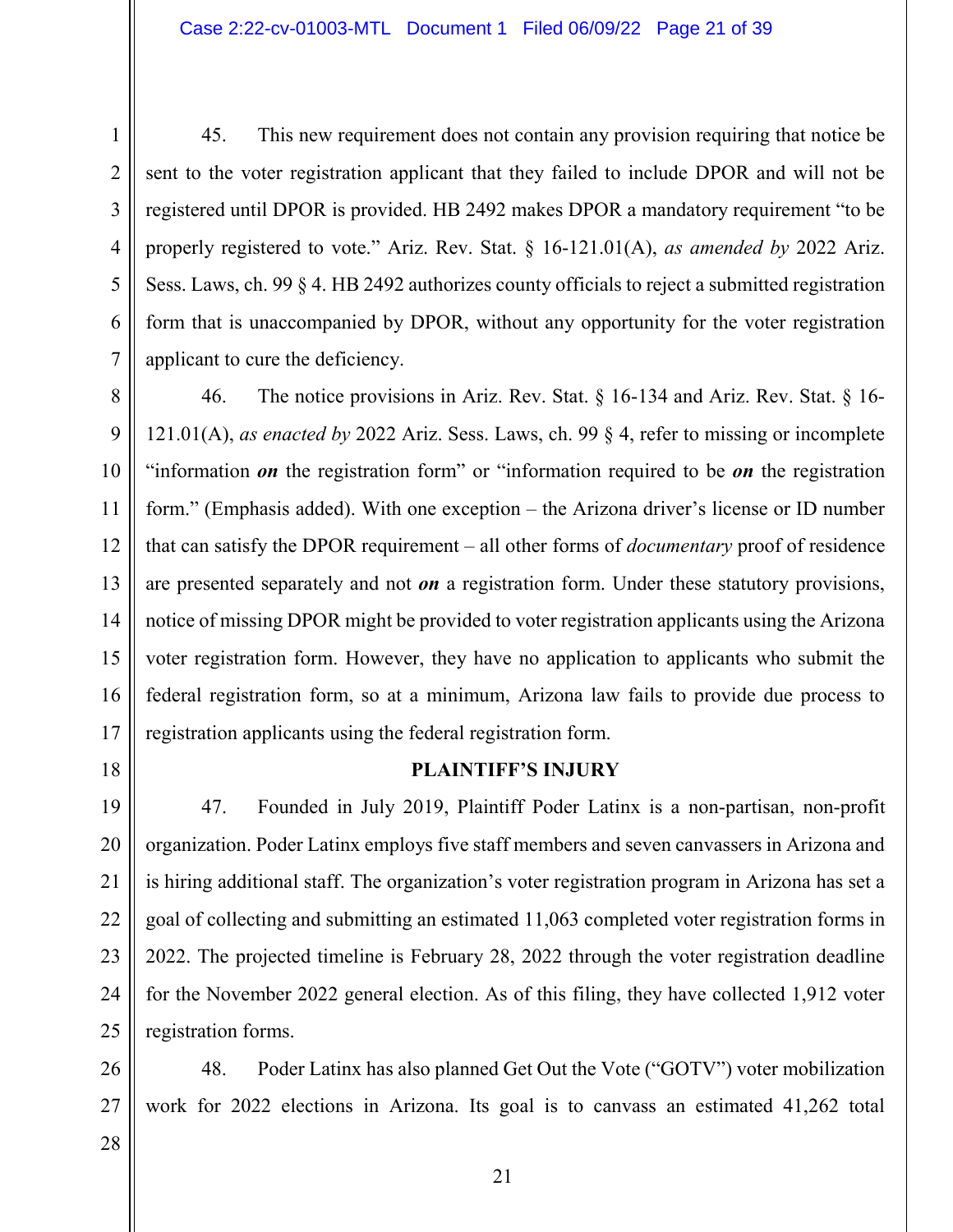3 households from July 10, 2022 through Election Day, November 8, 2022. Plaintiff's canvassers will do about 2 to 3 rounds of door-knocking and a final round for GOTV. By Election Day, they will have knocked on approximately 96,550 doors.

4 5 49. Poder Latinx plans to continue its voter registration and civic engagement operations into the future beyond the 2022 election.

6 7 8 9 10 11 12 13 14 15 16 17 18 19 20 21 50. Poder Latinx currently uses Arizona's state voter registration paper form exclusively, but once HB 2492 takes effect, it will be compelled to use the federal registration form as well to serve Latinx communities in Arizona. Currently, under the LULAC Consent Decree, voter registration applicants submitting the Arizona voter registration form can still be registered to vote, notwithstanding the lack of DPOC. Once HB 2492 takes effect, that will no longer be true; Arizona registration forms submitted without DPOC will be rejected without any opportunity for voters to provide or for county recorders to locate DPOC for the voter. This legal change will force a shift in Poder Latinx's operations, diverting money, resources, and staff time to print off federal voter registration forms, educate and train staff and volunteers on how to use the federal form, create new public-facing educational materials and flyers to guide voter registration applicants using the federal form, and create new public-facing, bilingual materials to educate registration applicants it assists. Poder Latinx will need to educate the naturalized and/or limited English proficient applicants it serves on the effects HB 2492 will have on their ability to register to vote in Arizona with either the state or federal form, with or without DPOC, and their ability to stay registered to vote.

22 23 24 25 26 27 51. Poder Latinx will need to hire an additional Quality Control Agent to reach out to voters who may be erroneously flagged as non-citizens. This staff member will need to keep track of voters Plaintiff has helped register to vote and then check if those voters ultimately made it onto the rolls. The additional cost of hiring this person will be approximately \$44,000. Due to the nature of this issue, Plaintiff foresees that this agent will need to continue working even after the voter registration program has ended to keep track

28

1

2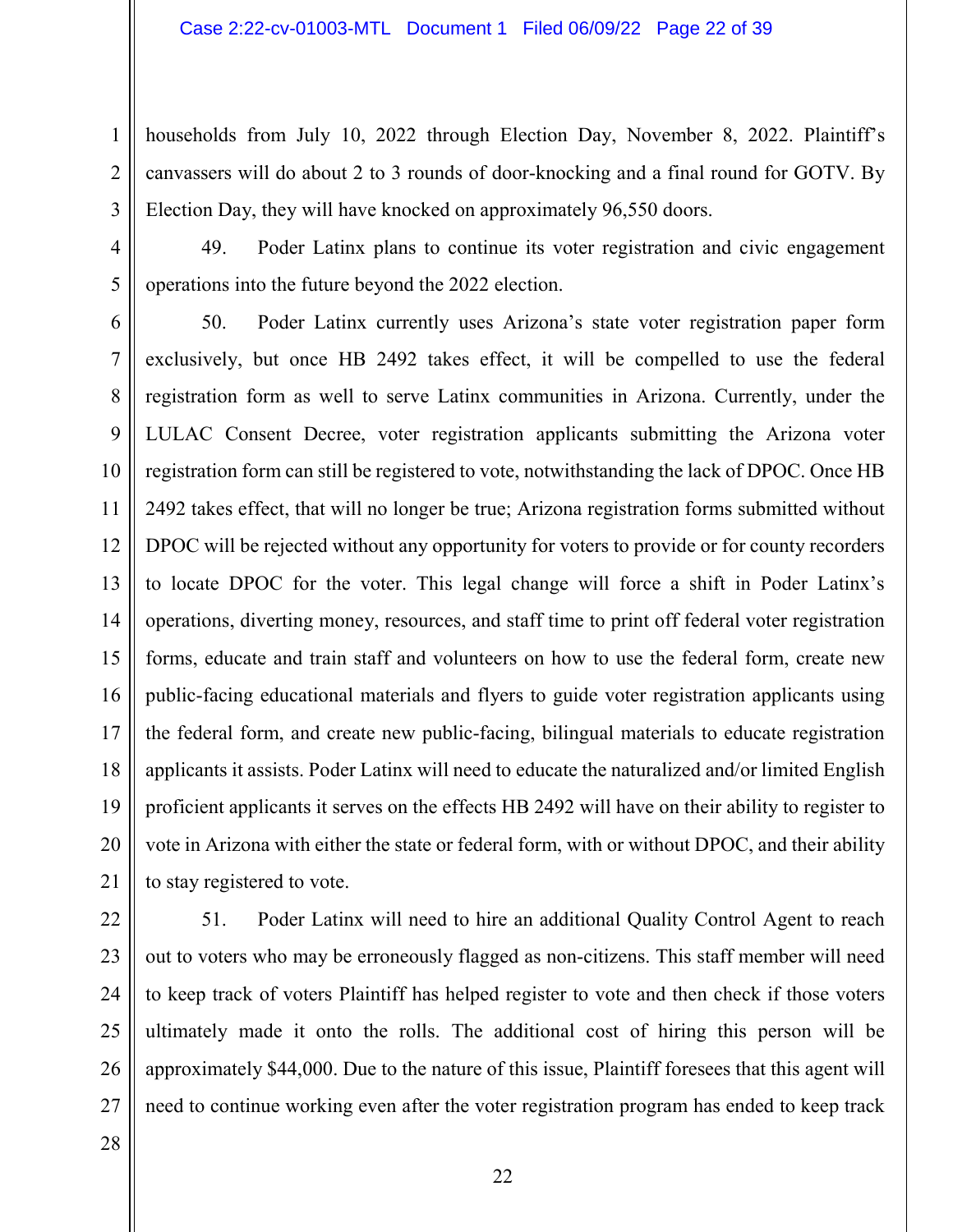of voter registrations and to try to ensure that these voters' registrations are not erroneously cancelled.

3 4 5 6 7 8 9 10 11 12 13 14 15 16 17 18 52. HB 2492's citizenship investigation procedures will upend Poder Latinx's voter registration activities in Arizona and stymie the organization's ability to fulfill its core mission to help register and engage eligible Latinx voters and keep them registered and engaged. Because HB 2492 imposes a new citizenship investigation protocol for each voter who submits a federal form without DPOC and that protocol relies on old government transaction data, the challenged law will necessarily result in countless naturalized voters being erroneously flagged as non-citizens, the rejection of their registration forms, and their referral to law enforcement. Federal voter registration forms will be treated in an arbitrary and disparate manner and without affording the applicants an opportunity to provide DPOC, and registration forms submitted by duly naturalized U.S. citizens will be rejected in error. This unlawful procedure will force Poder Latinx to divert money and resources, as well as staff and paid canvasser time, to re-register eligible voters whose applications were unlawfully rejected. This wastes Poder Latinx's time, money, and other resources and undermines its core mission to expand the electorate, register and engage more eligible Latinx voters, keep those voters registered and engaged, and encourage the Latinx community to participate fully in their democracy.

19 20 21 22 23 24 25 26 27 53. Further, some portion of the registration applicants whom Poder Latinx assists through its voter registration drives will clear the front-end citizenship investigation procedures only to be later erroneously flagged as non-citizens in the Attorney General's back-end citizenship investigation, erroneously identified as a non-citizen and removed from the rolls by the county recorders, and/or subjected to law enforcement investigation and prosecution. Therefore, the back-end citizenship investigations conducted by the Attorney General and the county recorder's removal of voters based upon "information that the person registered is not a United States citizen" will also result in the arbitrary and disparate treatment of registered voters. These procedures for investigating citizenship status,

28

1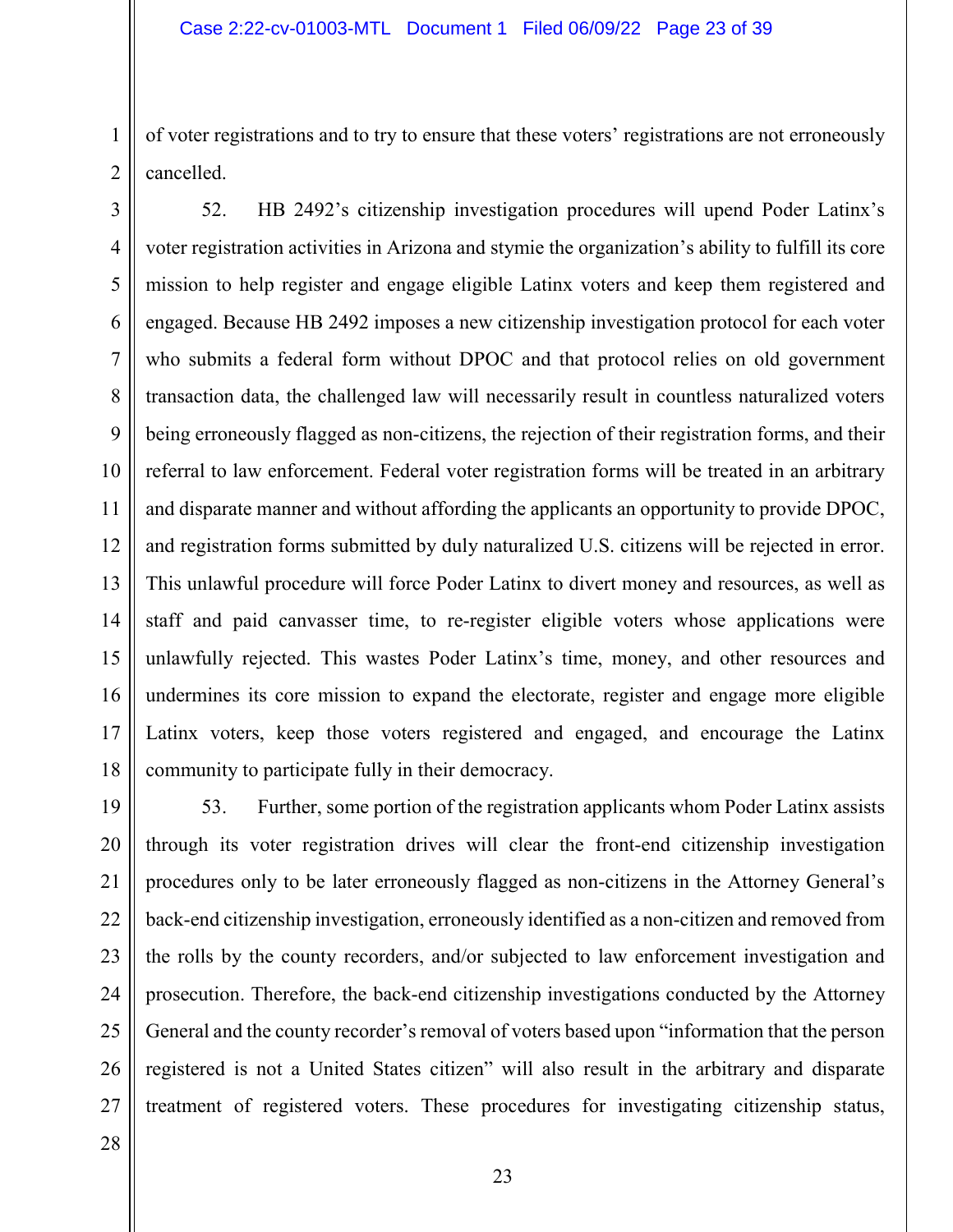1 2 3 4 5 6 cancelling voters based upon outdated or unverified "information," and referring them for prosecution will force Poder Latinx to divert money, resources, and staff and paid canvasser time to re-register individuals who have been unlawfully removed from the rolls. This wastes Poder Latinx's time, money, and other resources and undermines its core mission to expand the electorate, register and engage more eligible Latinx voters, keep those voters registered and engaged, and encourage these communities to participate fully in their democracy.

7 8 9 10 11 12 13 14 15 16 17 18 19 20 21 54. As a consequence of all of the challenged provisions, Poder Latinx will need to devote more resources, staff time, and money to training its canvassers so they can be prepared to answer questions about Arizona's singular dual-track registration system under the HB 2492 regime, the risks HB 2492 poses to their continued registration, and the threat of being identified as a non-citizen and referred for investigation and prosecution, especially for naturalized registration applicants. HB 2492 will vastly increase the complexity of canvasser training and voter education. Accordingly, it will deter potential canvassers and make it harder for Plaintiff to meet its recruitment and hiring goals. Plaintiff will also need to divert resources, staff time, and money to make and print more educational materials, including flyers and other resources it would not have generated otherwise, and to increase its staff capacity to field the numerous questions and concerns they will receive from Latinx community members who attempted to register to vote through a Poder Latinx voter registration drive. And to communicate effectively with the Latinx community about the new requirements imposed by HB 2492, Poder Latinx will need to use translation services at substantial cost to the organization.

22 23 24 25 26 27 55. Further, as HB 2492 impacts naturalized U.S. citizens who registered through Plaintiff's voter registration drives, Plaintiff will suffer severe reputational harm in the communities where it has worked and continues to work to secure trust. HB 2492's arbitrary and error-ridden processes will result in registration form rejections, the mandatory cancellation of registrations, referrals to law enforcement for investigation, and mandatory prosecution. Because these voters have placed their trust in Poder Latinx's knowledge as to

28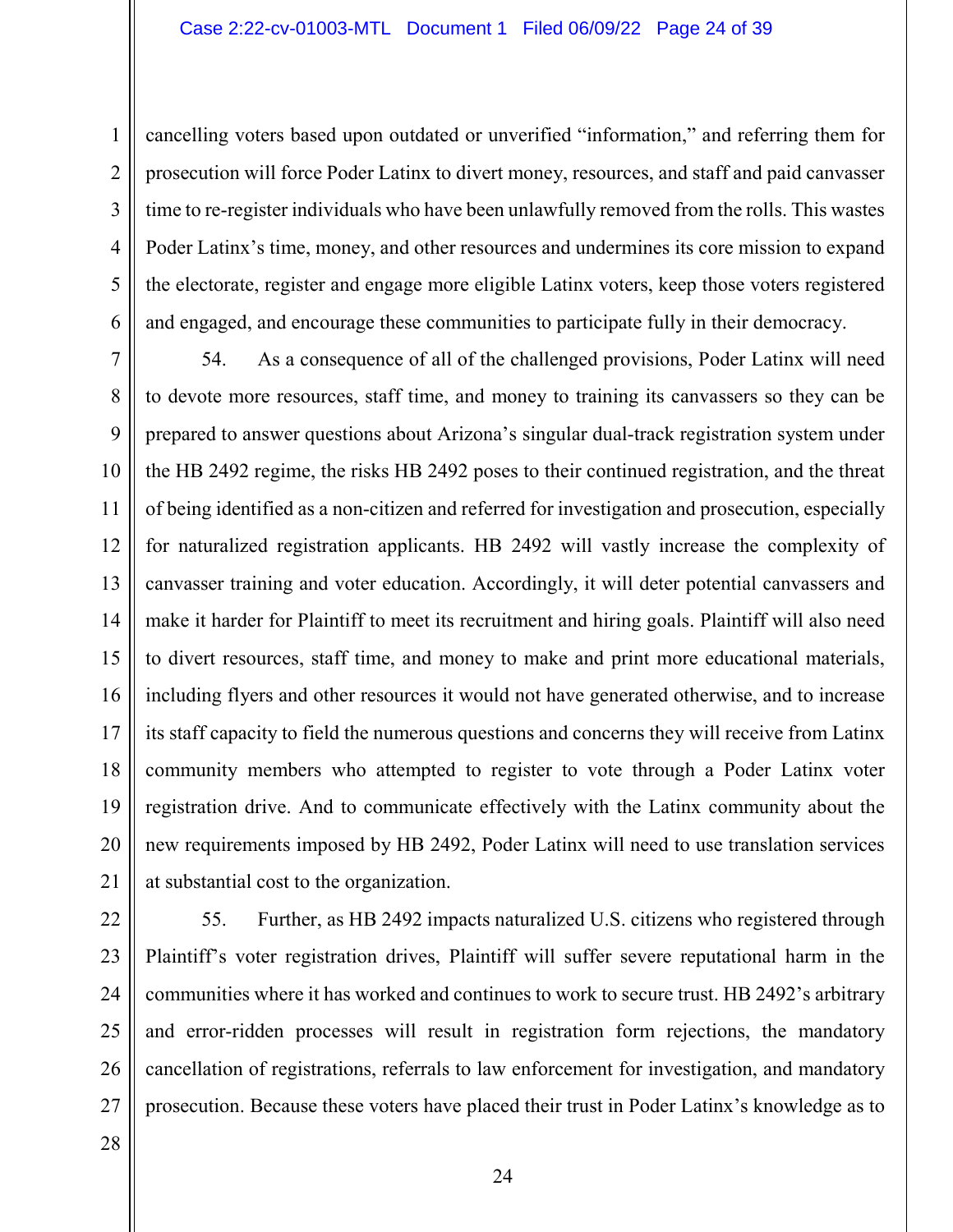1 2 3 4 5 6 7 8 9 10 the proper and lawful way to register and stay registered to vote, such consequences will badly undermine voters' trust in Plaintiff as a reliable and knowledgeable organization. Not knowing the details and effects of HB 2492, community members will distrust Poder Latinx, thinking that its canvassers did not register them correctly. These negative outcomes will also severely undermine voters' faith and trust in the electoral system, thereby undermining Plaintiff's mission to promote and foster sustained civic engagement in Latinx communities throughout Arizona. Some voters registered by Plaintiff will refuse to engage in the voter registration process again, even if they are not ultimately investigated and prosecuted. Others who are persuaded to go through the registration process again will nevertheless have less trust in Plaintiff and the election system going forward.

11 12 13 14 15 16 17 18 19 56. Plaintiff Poder Latinx will also be injured by the new DPOR requirement. HB 2492 will force Plaintiff to divert money, resources, and staff and paid canvasser time to comply with the new DPOR requirement. To fulfill its core mission, Plaintiff will need to inform new voter registration applicants about the DPOR requirement and assist them with compliance, particularly if they lack an Arizona driver's license or state ID number, which if "properly verified," will fully satisfy the POR requirement. To that end, Plaintiff will be compelled to modify its training of canvassers and update all of its training resources and materials. Plaintiff will also need to update its handouts for voters and create and print a new handout listing the acceptable forms of DPOR.

20 21 22 23 24 25 26 27 57. Because HB 2492 authorizes the county recorders to reject forms outright if they are submitted without DPOR—without any opportunity for the applicant to cure the deficiency—HB 2492 will effectively eliminate Plaintiff's ability to collect completed voter registration forms. This will effectively end the third-party voter registration drive as it has been known in Arizona. It is not viable for Poder Latinx to scan or photocopy DPOR. Community members, even if they have valid DPOR on them at the time, do not trust others with their documents. Community skepticism and discomfort with handing over DPOR makes it impossible to facilitate this part of the process. Accordingly, the best that Poder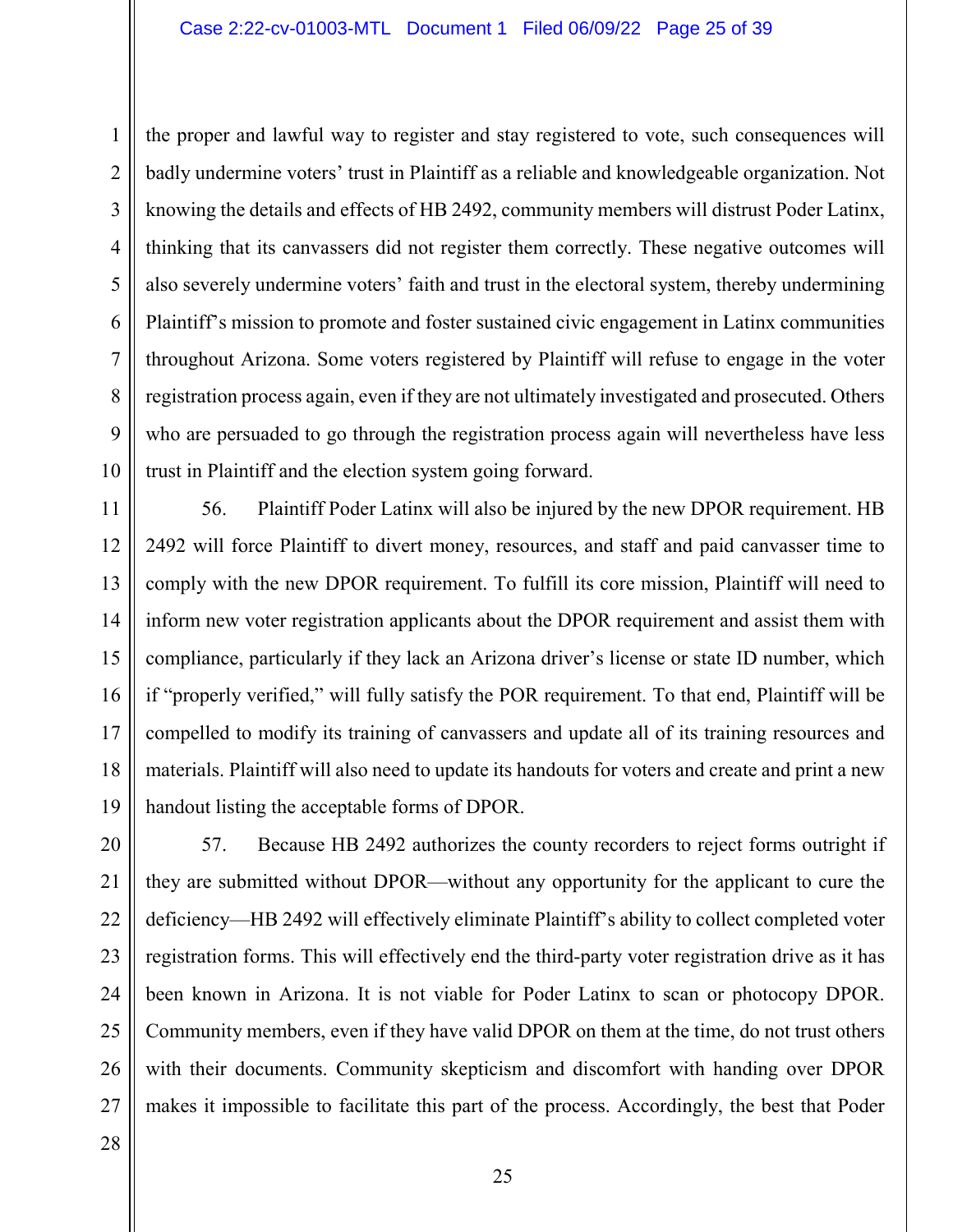1 2 3 4 5 6 7 8 9 10 11 12 Latinx registration drive canvassers will be able to do under these circumstances is to help applicants complete the form and the process themselves. Instead of collecting a completed form that can be submitted to the county recorder's office, for any voter that lacks an Arizona driver's license or state ID number, Plaintiff's canvassers will need to provide applicants with a bilingual flyer listing the forms of acceptable DPOR and send them on their way with instructions on how to complete the form and submit it with a photocopied form of DPOR. Plaintiff does contact applicants who have incomplete voter registration forms within 24 hours of collection to help them with missing information or documentation to complete the registration process. Because more forms will be incomplete due to a lack of DPOR, Plaintiff will need to increase its quality control efforts compared to before HB 2492 was enacted. Accordingly, this new DPOR requirement will seriously undermine and curtail third-party voter registration drive activity.

13 14 15 16 58. In Plaintiff's experience, community voter registration in which canvassers assist applicants with completing and submitting forms is far more effective in getting people registered to vote and prepared to participate in elections than simply giving out voter registration forms and relying on individuals to submit them themselves.

17 18 19 20 21 22 23 24 59. This reduction is all the more harmful in communities with a substantial number of individuals who lack Arizona driver's licenses and state IDs and, therefore, must supply a physical photocopy of DPOR. In conducting its voter registration drives, Poder Latinx often encounters voter registration applicants who do not have an Arizona driver's license or state identification number and therefore will not have a readily accessible means to fulfill the DPOR requirement. Some of these registration applicants Plaintiff encounters do not have ready access to their DPOR, and other applicants do not possess any DPOR whatsoever.

25 26 60. All of the above will thwart and impede Plaintiff Poder Latinx's voter registration and civic engagement goals and harm its core mission.

- 27
- 28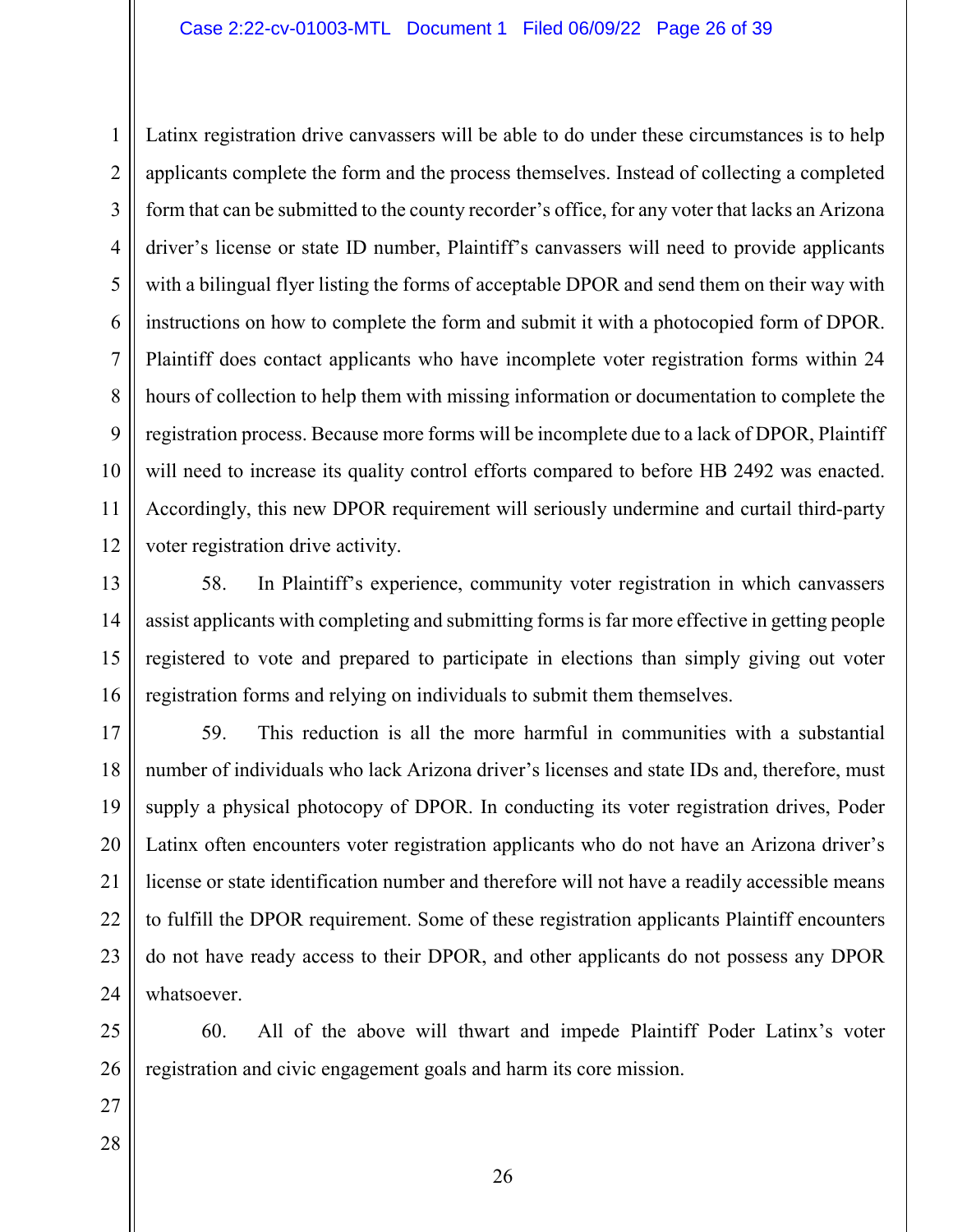1

61. All of the Challenged Provisions will impact naturalized citizens who are part of the community and constituency Poder Latinx serves through its voter education and voter mobilization programs. Poder Latinx works closely with naturalized citizens to help them register to vote and to mobilize them to vote, relying in part on a network of key community activists who help shape Poder Latinx's agenda and who play a critical role in implementing Poder Latinx's programs. Thus, all of the Challenged Provisions will impact and harm Poder Latinx's constituents.

# **CLAIMS**

#### **COUNT ONE (Arbitrary and Disparate Treatment of Voter Registration Applicants Using the Federal Form and Currently Registered Voters, Equal Protection Clause of Fourteenth Amendment to the U.S. Constitution and 42 U.S.C. § 1983)**

62. The factual allegations contained in paragraphs 1 through 61 are incorporated into Count One, as though fully set forth herein.

19 20 22 63. The U.S. Supreme Court has long forbidden arbitrary allocation of the right to vote and arbitrary registration practices. Supreme Court precedent prohibits "arbitrary and disparate treatment" in either the "allocation of the franchise" or "the manner of its exercise." *Bush v. Gore*, 531 U.S. 98, 104 (2000); *id*. at 104–09 (concluding that "absence of specific standards" to implement vague "intent of the voter" standard caused "arbitrary and disparate treatment" in manual recount in violation of the Equal Protection Clause); *see also Hunter v. Hamilton Cnty. Bd. of Elections*, 635 F.3d 219, 235, 239–42 (6th Cir. 2011) (applying *Bush v. Gore* to conclude "lack of specific standards for reviewing provisional ballots" had resulted in unconstitutionally "arbitrary and uneven exercise of discretion").

24 25

26

27

23

21

64. Arbitrarily allocating the right to vote has long been held unconstitutional. *See Louisiana v. United States*, 380 U.S. 145, 150–53 (1965) ("The cherished right of people in a country like ours to vote cannot be obliterated by the use of laws like this, which leave the voting fate of a citizen to the passing whim or impulse of an individual registrar."). Indeed, any "arbitrary impairment" of the right to vote violates equal protection. *Baker v. Carr*, 369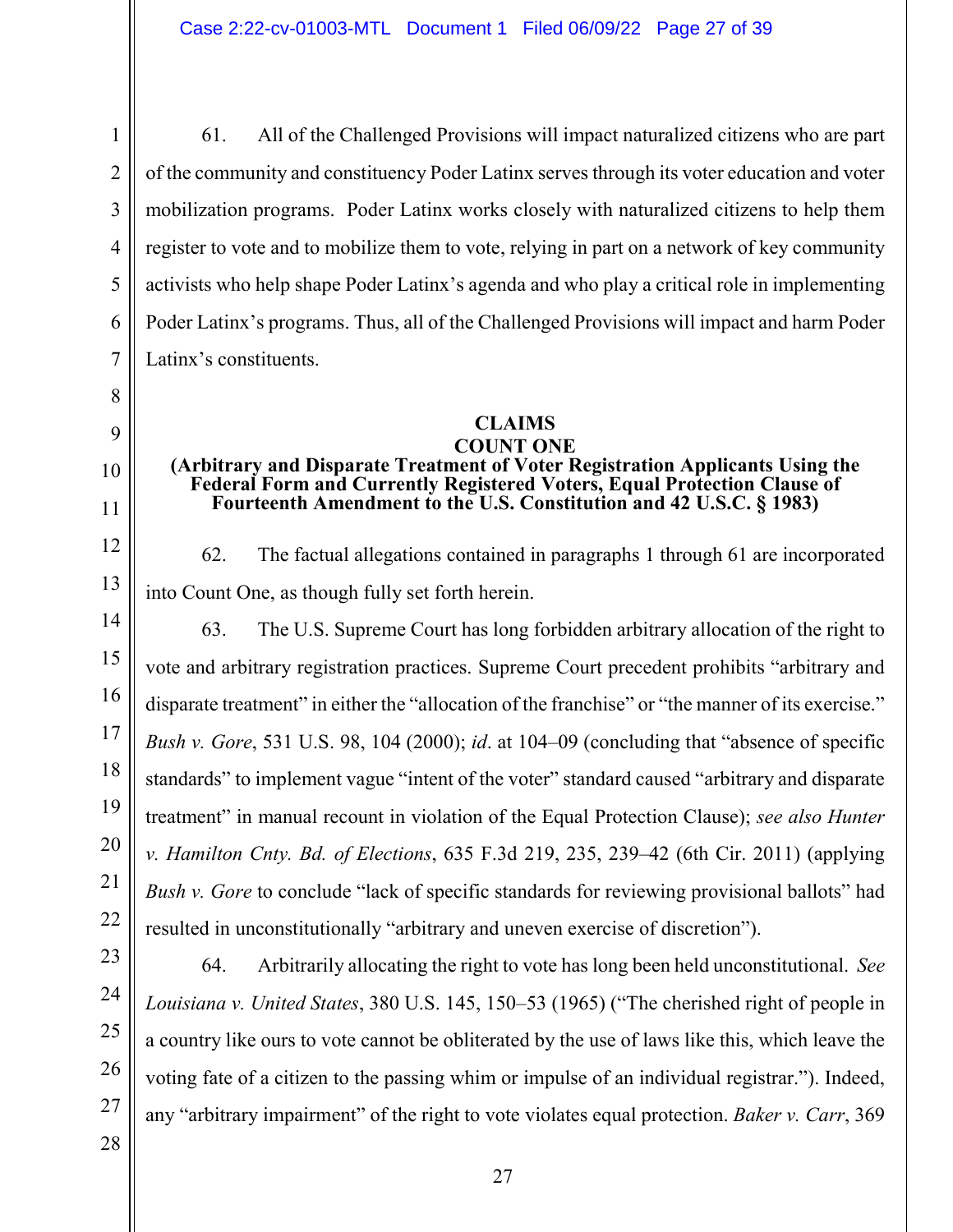U.S. 186, 208 (1962) ("A citizen's right to a vote free of arbitrary impairment by state action has been judicially recognized as a right secured by the Constitution . . .")*.*

65. Arizona's DPOC law enumerates the specific forms of proof that a voter registration applicant can provide to establish U.S. citizenship. Ariz. Rev. Stat. § 16-166(F). HB 2492, by contrast, does not enumerate what specific "information" proves that a voter registration applicant using the federal form or a registered voter "is not a U.S. citizen." The latter contains only a vague instruction that leaves the registration applicant or registered voter's citizenship status to the discretion and subjective, arbitrary determinations of Defendant Hobbs, Defendant Brnovich, and county recorder offices' staff.

10 11 12 13 14 66. On the front end of the voter registration process, county recorders who receive a federal registration form that is not accompanied by DPOC must attempt to "verify the citizenship status of the applicant" and must compare the registration applicant's information to every federal, state, and local government database and every "other database relating to voter registration" to which the county recorder has access.

15

16

17

18

19

20

1

2

3

4

5

6

7

8

9

67. HB 2492 specifies that

[i]f the county recorder or other officer in charge of elections matches the [federal form] applicant with information that the applicant is not a United States citizen, the county recorder or other officer in charge of elections shall reject the application, notify the applicant that the application was rejected because the applicant is not a United States citizen and forward the application to the county attorney and Attorney General for investigation.

21 22 23 24 25 26 27 Ariz. Rev. Stat. § 16-121.01(E), *as enacted by* 2022 Ariz. Sess. Laws, ch. 99 § 4. What constitutes "information that the applicant is not a United States citizen" is left unspecified and for the discretion and subjective, arbitrary determinations of Arizona's 15 county recorders' offices and their staff members. How county recorders and their staff must evaluate and interpret stale information that a person lacked U.S. citizenship at some time in the past, during for instance a government transaction for driver licensing or public assistance, is also left unspecified. The flagged individual's likely naturalization as a U.S.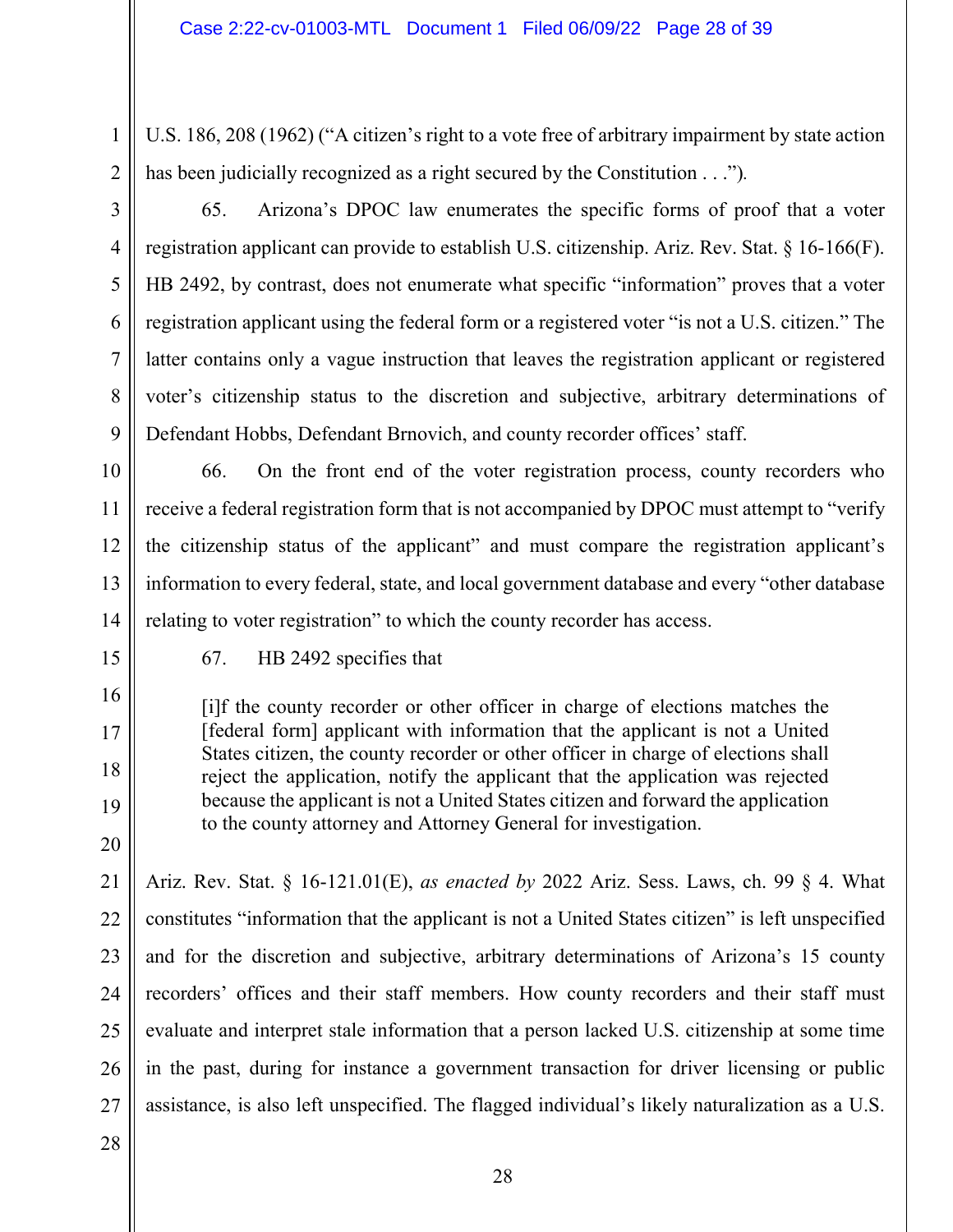1 2 3 4 5 6 citizen subsequent to that outdated government transaction record but *prior to* registering as an Arizona voter is left unaddressed. The legal void created by these vague instructions will be filled with the judgment calls and discretion of county recorders and their staff who will inevitably make inconsistent and irreconcilable determinations on voter registration applicants' citizenship status. Such arbitrary and disparate treatment concerning the allocation of the right to vote is HB 2492's inevitable consequence.

7 8 9 10 11 12 68. A similar process is required on the back end of the voter registration process. For registered Arizona voters who have not provided DPOC and can only vote in congressional elections, HB 2492 requires Defendant Brnovich to engage in the same wideranging database review to identify voters who are purportedly not U.S. citizens and "prosecute individuals who are found to not be United States citizens." Ariz. Rev. Stat. § 16-143, *as amended by* 2022 Ariz. Sess. Laws, ch. 99 § 7.

13 14 15 16 17 18 19 20 21 22 23 24 25 26 69. HB 2492 also requires county recorders to cancel the voter registration records of individuals when they "receive[ ] and confirm[ ] information that the person registered is not a United States citizen." Ariz. Rev. Stat. § 16-165(A)(10), *as enacted by* 2022 Ariz. Sess. Laws, ch. 99 § 8. Once again, HB 2492 does not specify what type, set, or combination of "information" establishes that a registered voter "is not a United States citizen" currently; nor do these provisions acknowledge, let alone address, these flagged registered voters' likely naturalization subsequent to the government record's creation but before their registration as a voter. These vague instructions will inevitably lead to arbitrary and disparate treatment of registered voters and arbitrary allocation of the right to vote. HB 2492 therefore authorizes county recorders and their staff to rely on outdated government data or unverified, unsubstantiated statements regarding a registered voter's citizenship status and remove that voter from the rolls. While not all county recorders and not all staff members will rely on such unreliable information though, the result will be the arbitrary and disparate treatment of naturalized registered Arizona voters.

27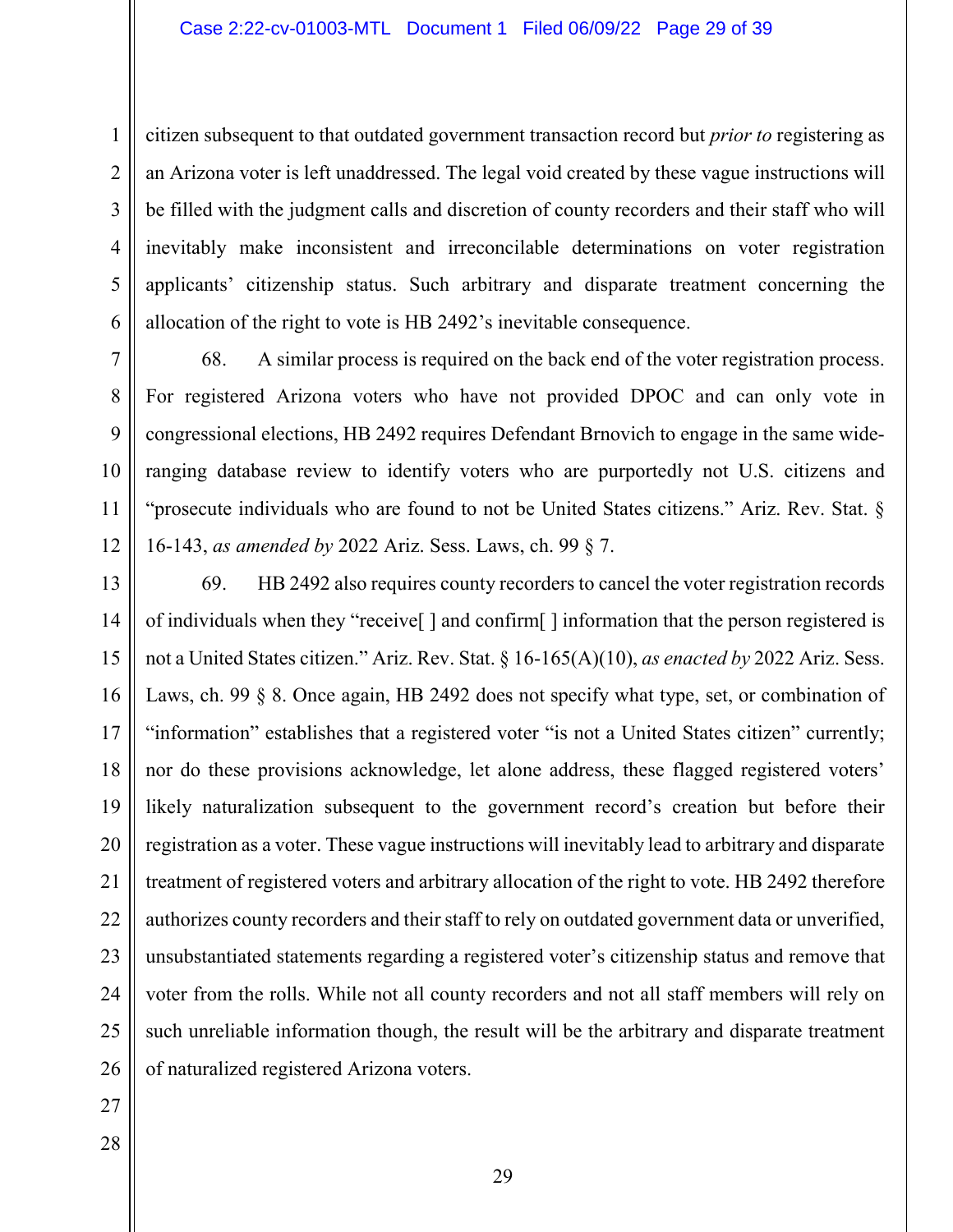| $\mathbf{1}$   | There is no database that has current, up-to-date citizenship status information<br>70.                                                                            |  |
|----------------|--------------------------------------------------------------------------------------------------------------------------------------------------------------------|--|
| $\overline{2}$ | for all residents of the United States or Arizona. All databases that contain citizenship status                                                                   |  |
| 3              | information are based on transactions or events that took place at some point in the past.                                                                         |  |
| 4              | Relying on stale, old government data as if it were evidence of a registration applicant's or                                                                      |  |
| 5              | registered voter's present-day citizenship status is illogical and irrational and will inevitably                                                                  |  |
| 6              | lead to arbitrary and disparate treatment and arbitrary allocation of the right to vote.                                                                           |  |
| 7              | HB 2492's citizenship investigation procedures, including the registration<br>71.                                                                                  |  |
| 8              | cancellation provision, subject naturalized voter registration applicants and naturalized                                                                          |  |
| 9              | registered voters to arbitrary and disparate treatment within counties and statewide, in                                                                           |  |
| 10             | violation of the Equal Protection Clause.                                                                                                                          |  |
| 11             | At all relevant times, Defendants have acted under color of state law.<br>72.                                                                                      |  |
| 12             | 73.<br>Defendants have violated and will continue to violate the Equal Protection                                                                                  |  |
| 13             | Clause of the Fourteenth Amendment to the U.S. Constitution and 42 U.S.C. § 1983.                                                                                  |  |
|                | <b>COUNT TWO</b>                                                                                                                                                   |  |
| 14             |                                                                                                                                                                    |  |
| 15             | (Violation of Procedural Due Process as to Voter Registration Applicants Using the<br>Federal Form Who Do Not Provide Documentary Proof of Citizenship, Fourteenth |  |
| 16             | Amendment to the U.S. Constitution and 42 U.S.C. § 1983)                                                                                                           |  |
| 17             | 74.<br>The factual allegations contained in paragraphs 1 through 61 are incorporated                                                                               |  |
| 18             | into Count Two, as though fully set forth herein.                                                                                                                  |  |
| 19             | 75.<br>The Due Process Clause of the Fourteenth Amendment prohibits the                                                                                            |  |
| 20             | deprivation of "life, liberty, or property, without due process of law." U.S. CONST. amend.                                                                        |  |
| 21             | XIV. "The Due Process Clause 'forbids the governmental deprivation of substantive rights                                                                           |  |
| 22             | without constitutionally adequate procedure." Armstrong v. Reynolds, 22 F.4th 1058, 1066                                                                           |  |
| 23             | (9th Cir. 2022) (quoting Shanks v. Dressel, 540 F.3d 1082, 1090-91 (9th Cir. 2008)). "The                                                                          |  |
| 24             | touchstone of procedural due process is notice and an opportunity to be heard." Miranda v.                                                                         |  |
| 25             | City of Casa Grande, 15 F.4th 1219, 1225 (9th Cir. 2021).                                                                                                          |  |
| 26             | 76.<br>Courts assessing procedural due process claims must weigh "(1) the private                                                                                  |  |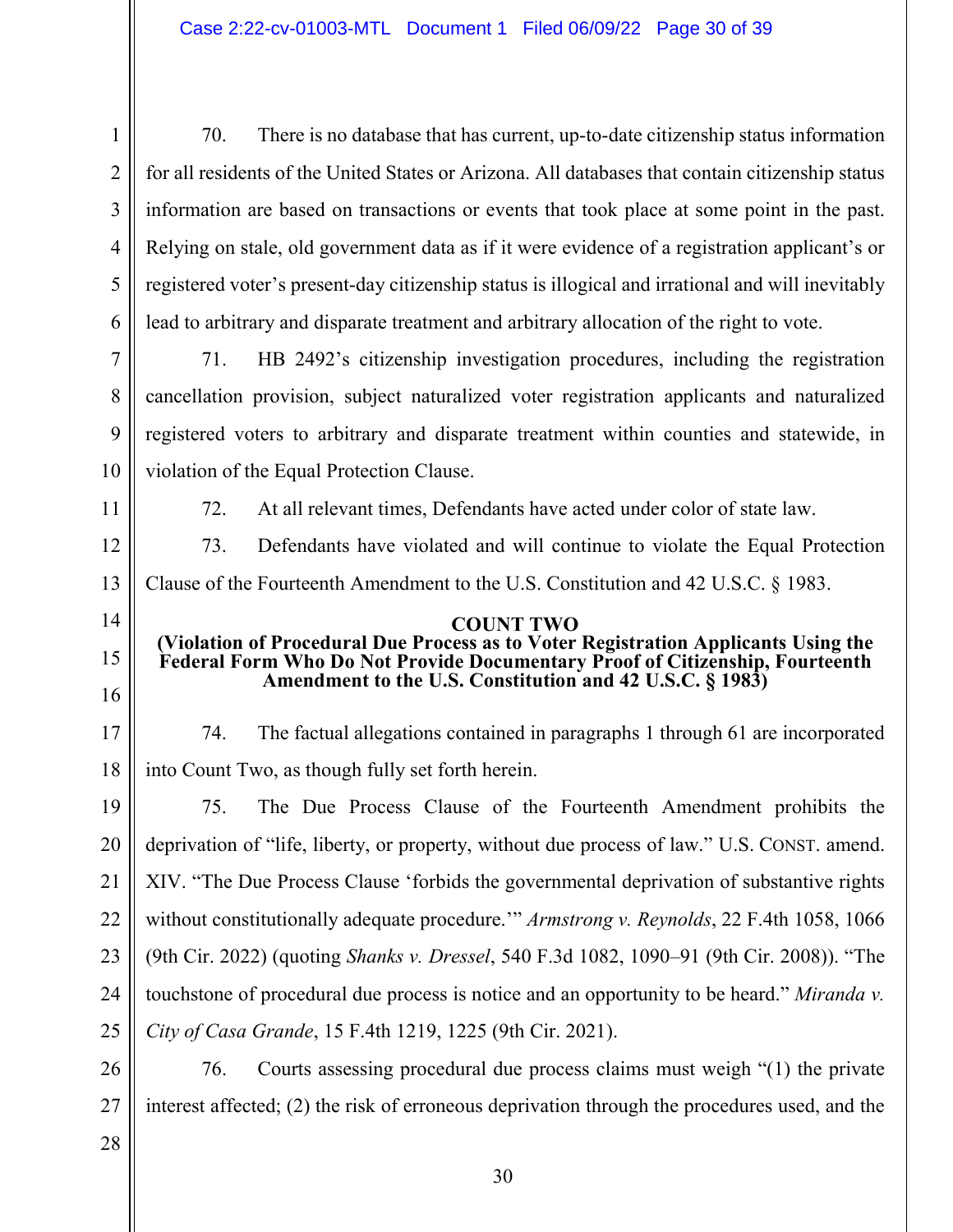value of additional procedural safeguards; and (3) the government's interest, including the burdens of additional procedural requirements." *Shinault v. Hawks*, 782 F.3d 1053, 1057 (9th Cir. 2015) (citing *Mathews v. Eldridge*, 424 U.S. 319, 335 (1976)).

4 5 6 7 8 9 10 11 12 13 14 15 16 17 18 19 77. "A protected property interest is present where an individual has a reasonable expectation of entitlement deriving from 'existing rules or understandings that stem from an independent source such as state law.'" *Power Road-Williams Field, LLC v. Gilbert*, 14 F. Supp. 3d 1304, 1311 (D. Ariz. 2014) (quoting *Wedges/Ledges of Cal., Inc. v. City of Phoenix,* 24 F.3d 56, 62 (9th Cir. 1994)). "The Ninth Circuit has long held that applicants have a property interest protectible under the Due Process Clause where the regulations establishing entitlement to the benefit are . . . mandatory in nature." *Foss v. NMFS*, 161 F.3d 584, 588 (9th Cir. 1998); *Ching v. Mayorkas*, 725 F.3d 1149, 1155 (9th Cir. 2013) ("[A] benefit is not a protected entitlement if government officials may grant or deny it in their discretion." (quotation omitted)). The same is true with respect to the creation of a liberty interest. *See Mendoza v. Blodgett,* 960 F.2d 1425, 1428–29 (9th Cir. 1992) ("A state creates a protected liberty interest when it places substantive limitations on official discretion. . . . The regulations also must contain 'explicitly mandatory language,' *i.e.,* specific directives to the decisionmaker that if the regulations' substantive predicates are present, a particular outcome must follow, in order to create a liberty interest." (quoting *Ky. Dep't of Corr. v. Thompson*, 490 U.S. 454, 463 (1989))).

20 21 22 23 24 25 26 78. Under the U.S. Constitution, the right to vote is "precious" and "fundamental." *Harper v. Virginia State Bd. of Elections*, 383 U.S. 663, 670 (1966). The right to vote is "of the most fundamental significance under our constitutional structure." *Burdick v. Takushi,* 504 U.S. 428, 433 (1992) (quoting *Illinois Bd. of Elections v. Socialist Workers Party*, 440 U.S. 173, 184 (1979)). "The right to vote freely for the candidate of one's choice is of the essence of a democratic society, and any restrictions on that right strike at the heart of a representative democracy." *Reynolds v. Sims*, 377 U.S. 533, 555 (1964). Accordingly,

27

1

2

3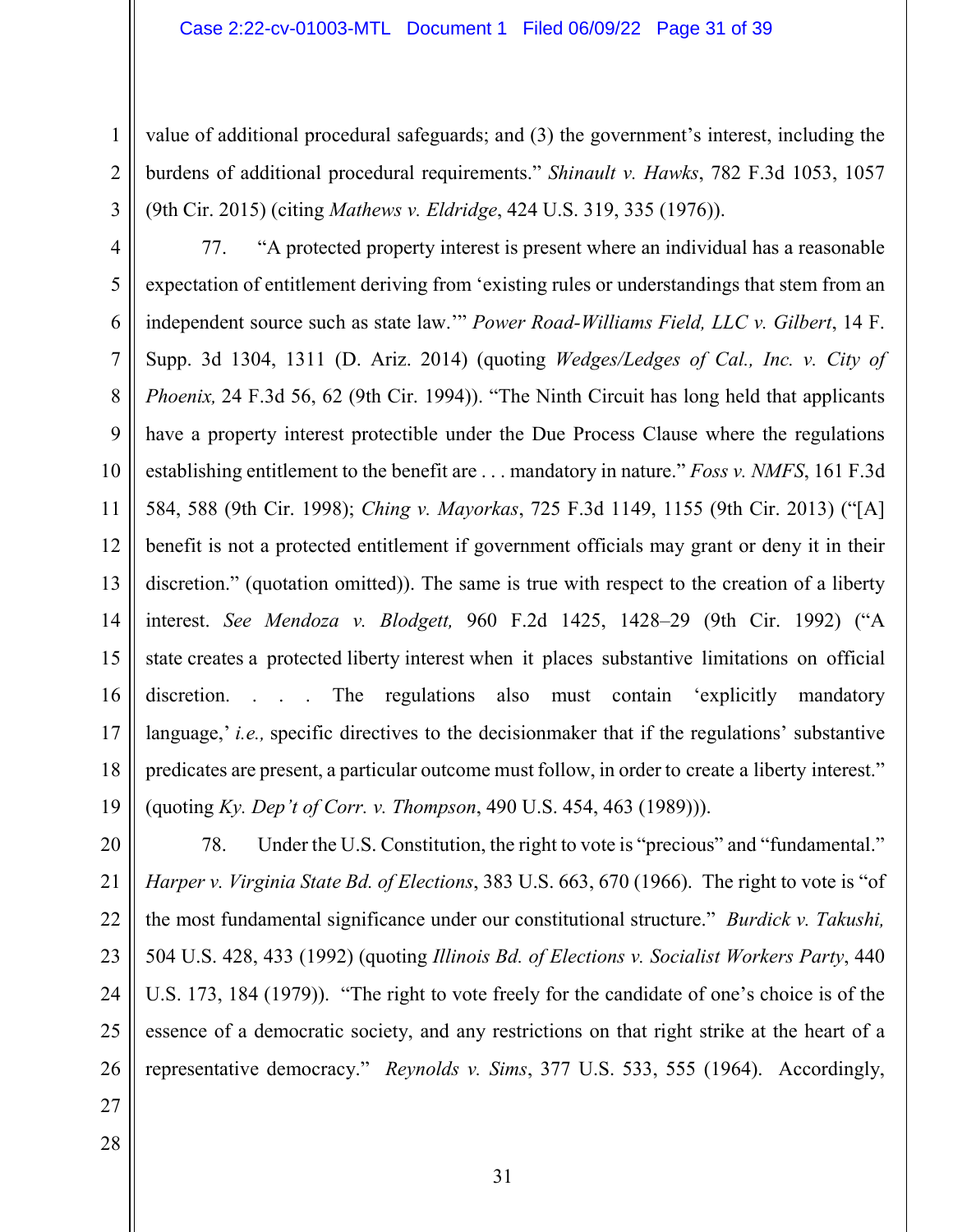### Case 2:22-cv-01003-MTL Document 1 Filed 06/09/22 Page 32 of 39

procedural due process protections apply to the right to vote as a constitutionally protected liberty interest.

3 4 5 6 7 8 9 10 11 12 79. Arizona law creates a protectible interest in voter registration by guaranteeing the right to register to every U.S. citizen who is at least 18 years old, who has been a resident of the state for at least 29 days before Election Day, who has not been convicted of a disqualifying felony, and who timely registers to vote in accordance with the rules and procedures established under state law and regulations. Ariz. Const. § 2(A); *see* Ariz. Rev. Stat. §§ 16-101, 16-121. It does not give the county recorders discretion to deny the applications of individuals who satisfy these criteria, rules, and procedures. *See* Ariz. Rev. Stat. § 16-163(A) ("The county recorder, on receipt of a registration in proper form, *shall* assign the registration record to its proper precinct and alphabetical arrangement in the general county register." (emphasis added)).

13 14 15 16 17 18 80. HB 2492 amended Arizona's voter qualification statutes such that a registrant must "provide[ ] satisfactory evidence of citizenship" to qualify to register. Ariz. Rev. Stat. §§ 16-101(A)(1), 16-121(A), *as amended by* 2022 Ariz. Sess. Laws ch. 99, §§ 1, 3. However, even if a federal form applicant does not submit DPOC, the requirement is fully satisfied if county recorders' staff can independently verify a federal form applicant's U.S. citizenship. *Id.* § 16-121.01(D), *as amended by* 2022 Ariz. Sess. Laws, ch. 99, § 4.

19 20 21 22 23 24 25 26 27 81. When a governing statute is sufficiently mandatory to grant an applicant a vested interest in an entitlement or benefit, applicants "who claim to meet the eligibility requirements" have a right to due process in the evaluation of their applications, including in the methods used to assess their eligibility. *Griffeth v. Detrich*, 603 F.2d 118, 121 (9th Cir. 1979); *Holohan v. Massanari*, 246 F.3d 1195, 1209 (9th Cir. 2001) (recognizing that "applicants for social security disability benefits are entitled to due process in the determination of their claims" because they have property interest in benefits); *Stivers v. Pierce*, 71 F.3d 732, 740–41 (9th Cir. 1995) ("It is well-settled that the Due Process Clause prevents the state from depriving a plaintiff of a protected property interest without 'a fair

28

1

2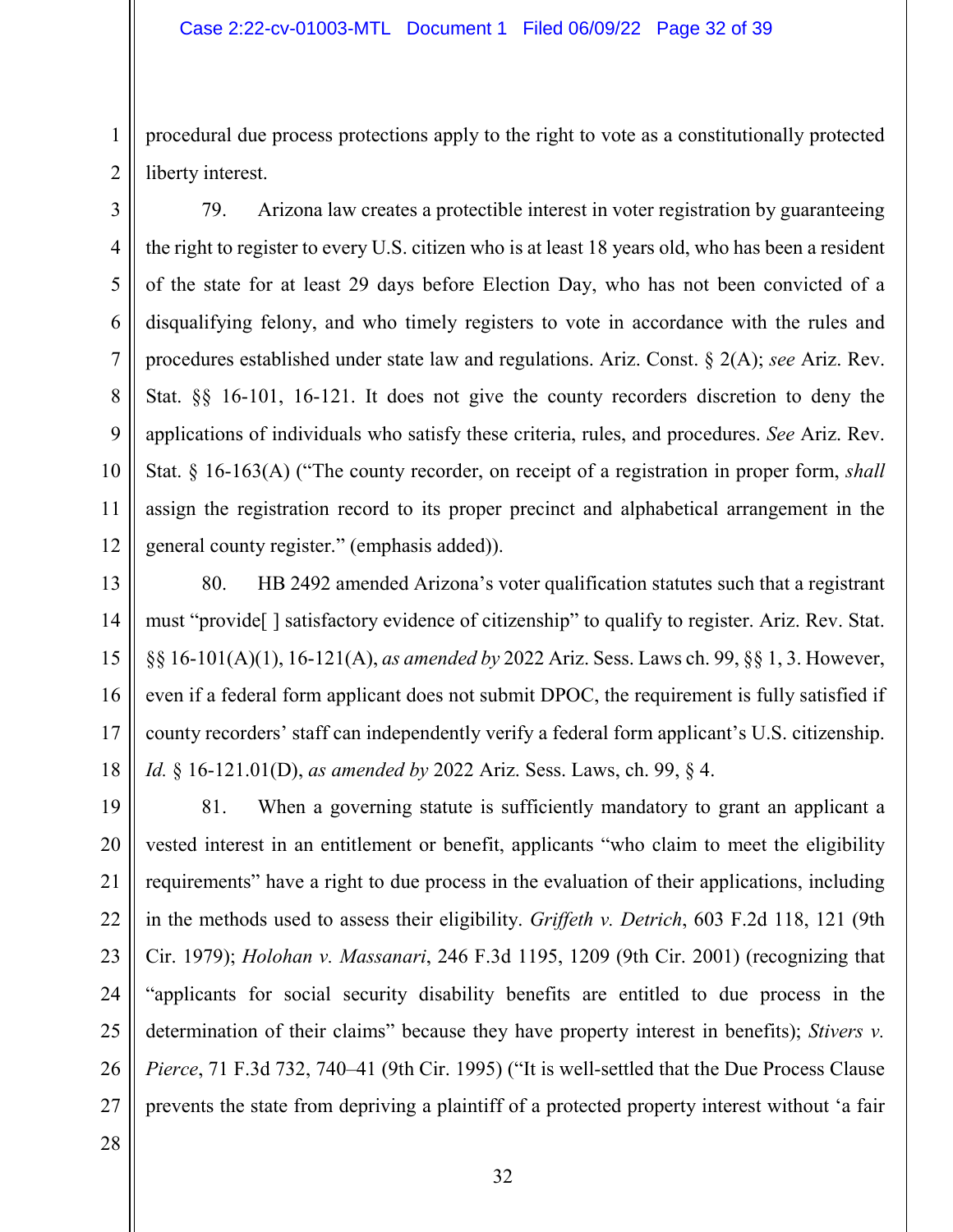1 2 3 4 5 6 7 trial in a fair tribunal.' . . . This requirement applies not only to courts, but also to state administrative agencies charged with applying eligibility criteria for licenses." (internal citation omitted)); *see also Ressler v. Pierce*, 692 F.2d 1212, 1216 (9th Cir. 1982) (holding that plaintiff "should have been given some means of ensuring that her application for Section 8 benefits was received and given meaningful review"). Federal form applicants who submit their forms without DPOC therefore have a right to due process in how their U.S. citizenship is investigated.

8 9 10 11 12 13 14 15 16 17 18 19 82. The citizenship investigation procedures established by HB 2492, particularly the vague standard "information that the applicant is not a United States citizen," create a high risk of erroneous deprivation, for the reasons described above in Count One. Additionally, while notice is given to registration applicants who are "matched" to information indicating they are not U.S. citizens, HB 2492 fails to give these individuals an opportunity to submit DPOC and reflexively refers the applicant to law enforcement for investigation. Ariz. Rev. Stat. § 16-121.01(E), *as amended by* 2022 Ariz. Sess. Laws, ch. 99 § 4 ("If the county recorder or other officer in charge of elections matches the applicant with information that the applicant is not a United States citizen, the county recorder or other officer in charge of elections shall reject the application, notify the applicant that the application was rejected because the applicant is not a United States citizen and forward the application to the county attorney and Attorney General for investigation.").

20 21 22 23 24 25 26 27 83. In order to be meaningful, the right to be heard must be afforded prior to the deprivation. *See Fuentes v. Shevin,* 407 U.S. 67, 82 (1972) ("[I]f the right to notice and a hearing is to serve its full purpose, then it is clear that it must be granted at a time when the deprivation can still be prevented . . . the Court has traditionally insisted that, whatever its form, opportunity for that hearing must be provided before the deprivation at issue takes effect."). HB 2492 fails to provide an opportunity to be heard prior to the denial of a registration application, and thus does not comport with requirements of procedural due process.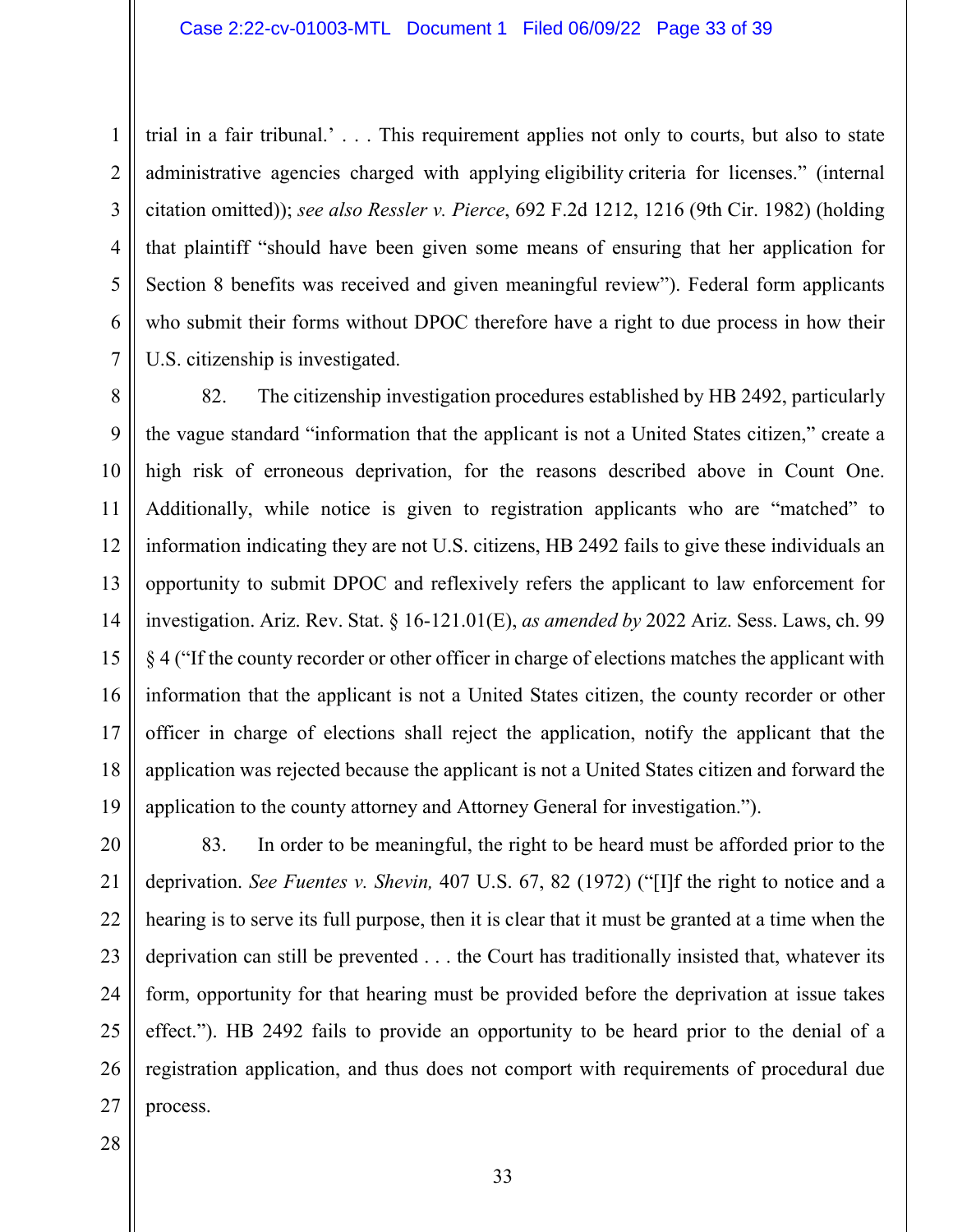84. No government interest exists that outweighs the risk of disenfranchisement faced by federal form applicants who are matched to non-citizenship information.

85. At all relevant times, Defendants have acted under color of state law. For the foregoing reasons, Defendants have violated and will continue to violate procedural due process, as guaranteed by the Fourteenth Amendment to the U.S. Constitution and 42 U.S.C. § 1983.

# **COUNT THREE**

# **(Violation of Procedural Due Process as to Voter Registration Applicants Who Fail to Provide Documentary Proof of Residence, Fourteenth Amendment to the U.S. Constitution and 42 U.S.C. § 1983)**

86. The factual allegations contained in paragraphs 1 through 61 are incorporated into Count Three, as though fully set forth herein.

87. The Due Process Clause of the Fourteenth Amendment prohibits the deprivation of "life, liberty, or property, without due process of law." U.S. CONST. amend. XIV. "The Due Process Clause 'forbids the governmental deprivation of substantive rights without constitutionally adequate procedure.'" *Armstrong v. Reynolds*, 22 F.4th 1058, 1066 (9th Cir. 2022) (quoting *Shanks v. Dressel*, 540 F.3d 1082, 1090–91 (9th Cir. 2008)). Plaintiffs alleging procedural due process violations must prove "two distinct elements: (1) a deprivation of a constitutionally protected liberty or property interest, and (2) a denial of adequate procedural protections." *United States v. 101 Houseco, LLC*, 22 F.4th 843, 851 (9th Cir. 2021) (quoting *Brewster v. Bd. of Educ. of Lynwood Unified Sch. Dist.*, 149 F.3d 971, 982 (9th Cir. 1998)). "The touchstone of procedural due process is notice and an opportunity to be heard." *Miranda v. City of Casa Grande*, 15 F.4th 1219, 1225 (9th Cir. 2021).

88. Courts assessing procedural due process claims must weigh "(1) the private interest affected; (2) the risk of erroneous deprivation through the procedures used, and the value of additional procedural safeguards; and (3) the government's interest, including the

1

2

3

4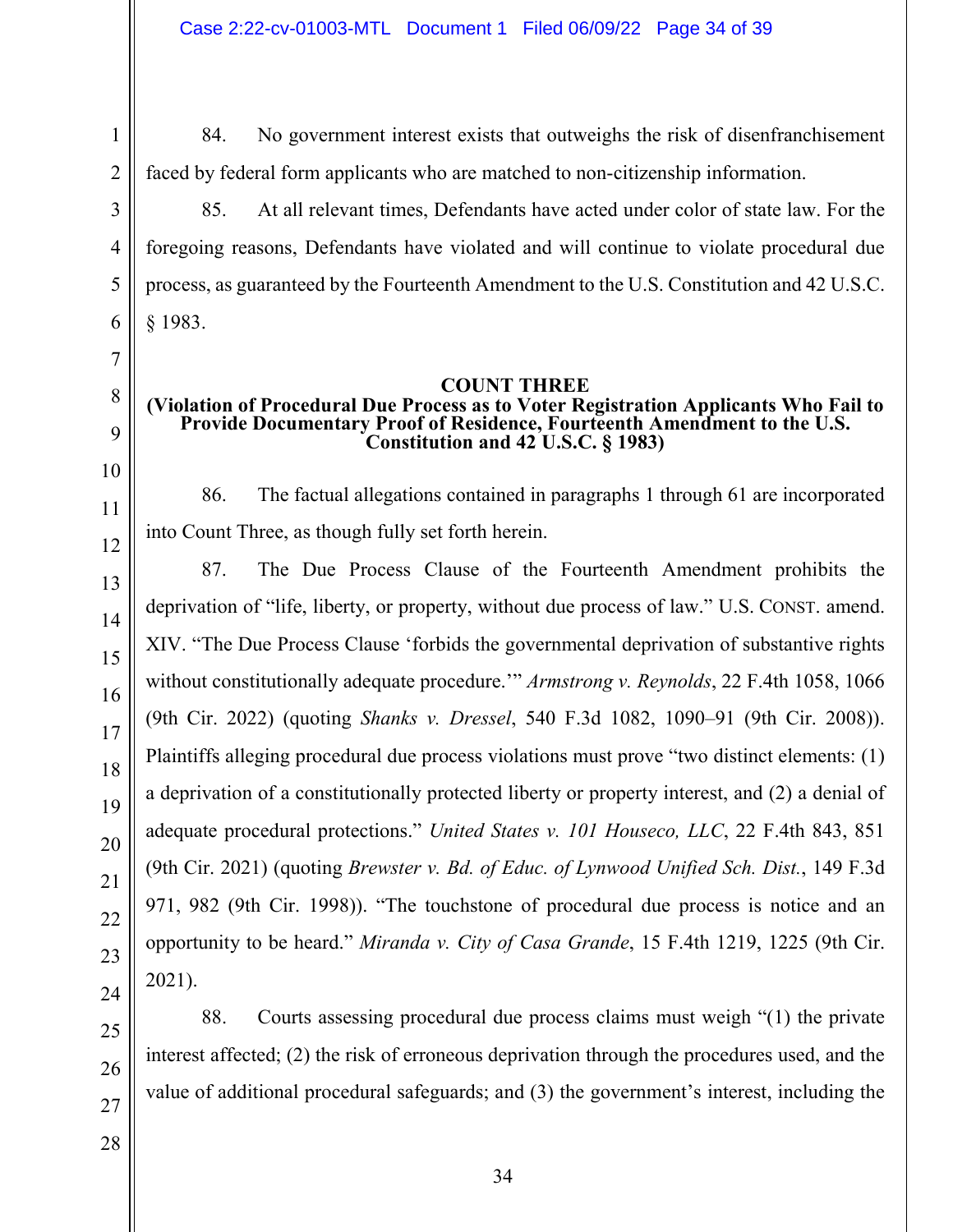burdens of additional procedural requirements." *Shinault v. Hawks*, 782 F.3d 1053, 1057 (9th Cir. 2015) (citing *Mathews v. Eldridge*, 424 U.S. 319, 335 (1976)).

89. The new DPOR requirement does not require county recorders to provide notice to voter registration applicants that they failed to provide DPOR, let alone give them an opportunity to cure the deficiency.

6 7 8 9 10 11 12 13 14 15 90. The notice provisions in Ariz. Rev. Stat. § 16-134 and Ariz. Rev. Stat. § 16- 121.01(A), *as enacted by* 2022 Ariz. Sess. Laws, ch. 99 § 4, refer to missing or incomplete "information *on* the registration form" or "information required to be *on* the registration form." (Emphasis added). With one exception – the Arizona driver's license or ID number that can satisfy the DPOR requirement – all other forms of *documentary* proof of residence are presented separately and not *on* a registration form. Under these statutory provisions, notice of missing DPOR might be provided to voter registration applicants using the Arizona voter registration form. However, they have no application to applicants who submit the federal registration form, so at a minimum, Arizona law fails to provide due process to registration applicants using the federal registration form.

16 17 18 19 91. A liberty or property interest that is governed by due process can be created by the Constitution or "may arise from an expectation or interest created by state laws or policies." *Wilkinson v. Austin*, 545 U.S. 209, 221 (2005). In this case, qualifying voter registration applicants have a protected interest in registering to vote.

20 21 22 23 24 25 26 27 92. Eligible, registered voters enjoy an "individual and personal" right to vote. *Gill v. Whitford*, 138 S. Ct. 1916, 1929 (2018) (quoting *Reynolds v. Sims*, 377 U.S. 533, 561 (1964)). Indeed, the Supreme Court has recognized their "strong interest in exercising the 'fundamental political right' to vote." *Purcell v. Gonzalez*, 549 U.S. 1, 4 (2006); *Burdick v. Takushi*, 504 U.S. 428, 433 (1992) ("It is beyond cavil that 'voting is of the most fundamental significance under our constitutional structure.'") (quoting *Illinois Bd. of Elections v. Socialist Workers Party*, 440 U.S. 173, 184 (1979)); *Reynolds v. Sims*, 377 U.S. 533, 561–62 (1964) (holding that the right to vote "is a fundamental matter in a free and

28

1

2

3

4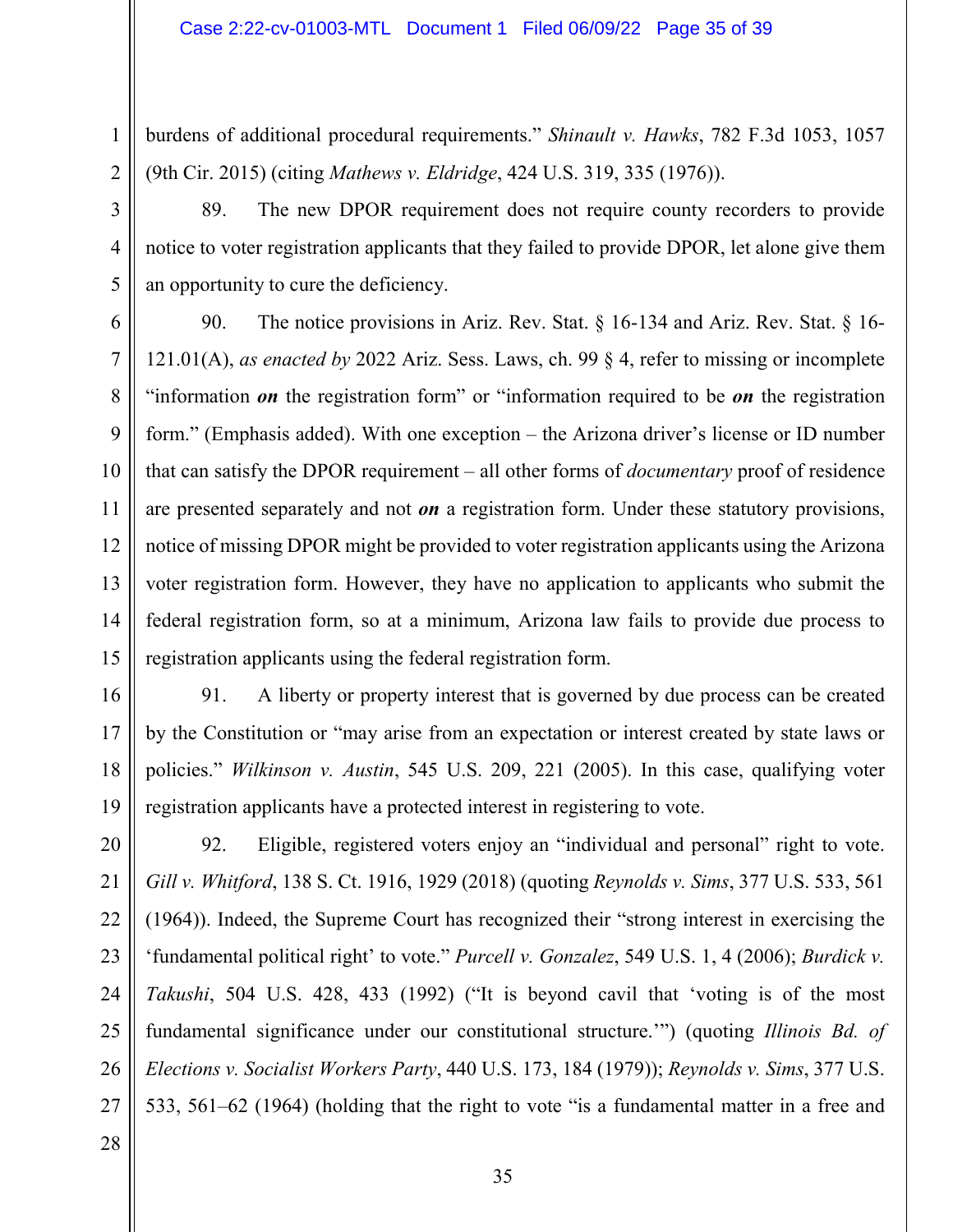1 2 3 4 5 democratic society"); *Yick Wo v. Hopkins*, 118 U.S. 356, 370 (1886) ("The . . . political franchise of voting . . . is regarded as a fundamental political right, because [it is] preservative of all rights."). "The [Due Process] Clause provides heightened protection against government interference with certain fundamental rights and liberty interests." *See Washington v. Glucksberg*, 521 U.S. 702, 720 (1997).

6 7 8 9 10 11 93. Voter registration applicants who meet the eligibility requirements and submit a federal or state registration form are entitled to be registered to vote. Having established such an entitlement, the state may not deprive an individual of it without complying with the Due Process Clause. Under HB 2492, they must provide DPOR, but if they fail to do so, due process requires that they be notified and given an opportunity to cure that deficiency before they are deprived of their statutory entitlement or liberty interest in voter registration.

12 13 14 15 16 17 18 19 20 21 22 94. Arizona law creates a protectible interest in voter registration by guaranteeing the right to register to every U.S. citizen who is at least 18 years old, who has been a resident of the state for at least 29 days before Election Day, who has not been convicted of a disqualifying felony, and who timely registers to vote in accordance with the rules and procedures established under state law and regulations. Ariz. Const. § 2(A); Ariz. Rev. Stat. §§ 16-101, 16-121; *see also* Ariz. Rev. Stat. § 16-163(A) ("The county recorder, on receipt of a registration in proper form, shall assign the registration record to its proper precinct and alphabetical arrangement in the general county register."). Additionally, a registered voter is entitled by law to their continued registration. Under Arizona law, "[a] person continues to be a qualified elector until that person's registration is canceled pursuant to § 16-165 or until that person does not qualify as a resident  $\ldots$ " Ariz. Rev. Stat. § 16-121(A).

23 24 25 26 27 95. The fundamental liberty interest in exercising one's right to vote is extremely strong and clearly outweighs the government's weak interest in denying otherwise-valid registration applications without giving these applicants notice and an opportunity to prove their residence. Defendants have a weighty interest in meeting federal constitutional requirements, and they lack any legitimate interest in rejecting registration forms or

28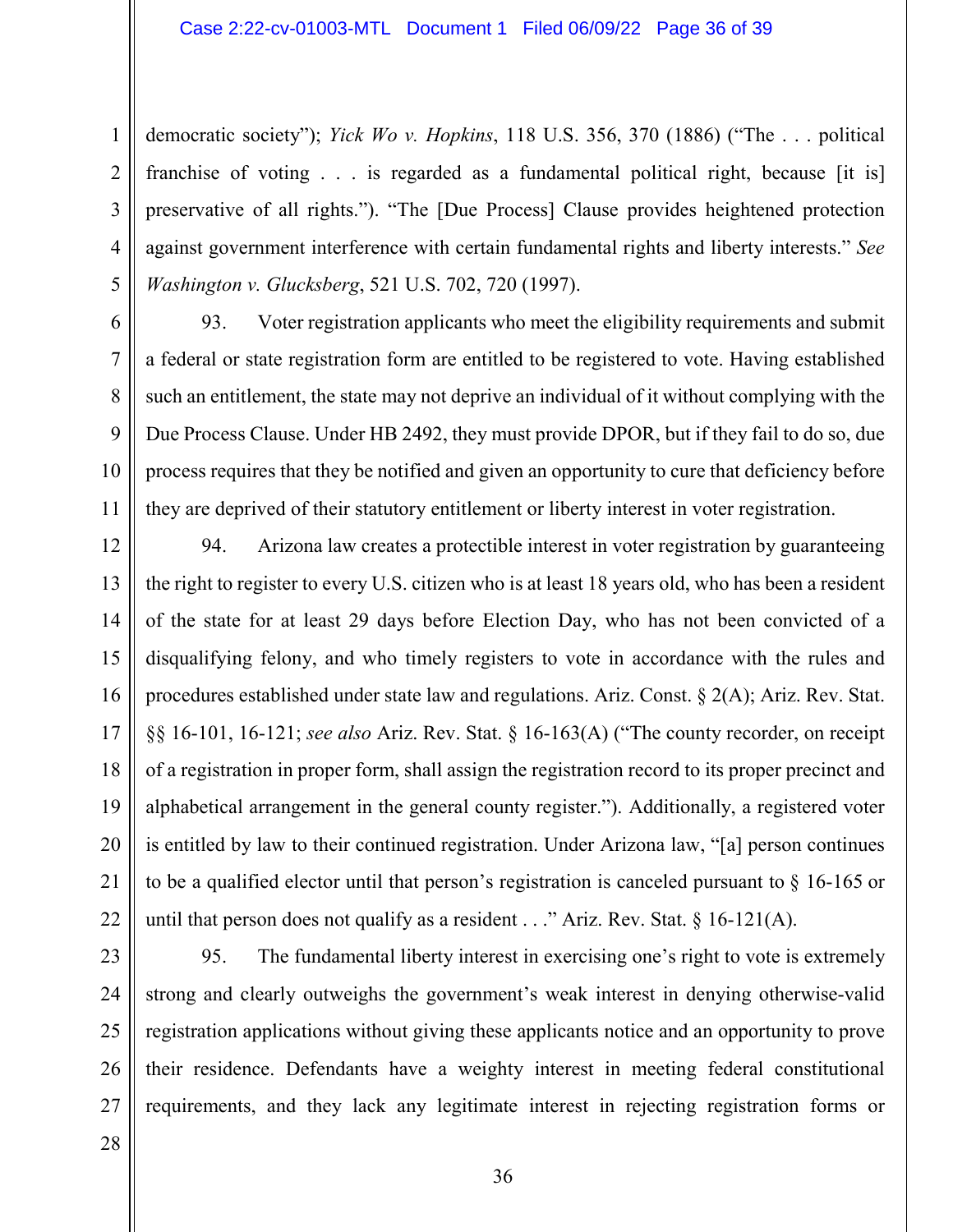canceling registration records without affording the registration applicant both notice and an opportunity to be heard.

1

2

3

4

5

6

96. At all relevant times, Defendants have acted under color of state law.

97. For the foregoing reasons, Defendants have violated and will continue to violate procedural due process with respect to registration applicants who fail to provide DPOR, as guaranteed by the Fourteenth Amendment to the U.S. Constitution and 42 U.S.C. § 1983.

# **PRAYER FOR RELIEF**

Plaintiffs respectfully request that this Court:

(a) Assume jurisdiction over this matter;

(b) Declare that the citizenship investigation procedures of HB 2492, specifically Ariz. Rev. Stat. §§ 16-121.01(D), 16-121.01(E), and 16-121.01(F), *as amended by* 2022 Ariz. Sess. Laws, ch. 99 § 4, Ariz. Rev. Stat. § 16-143, *as amended by* 2022 Ariz. Sess. Laws, ch. 99 § 7, and Ariz. Rev. Stat. § 16-165(A)(10), *as enacted by* 2022 Ariz. Sess. Laws, ch. 99 § 8, violate the Fourteenth Amendment's Equal Protection and Due Process Clauses, facially and as applied;

(c) Issue preliminary and permanent injunctions barring Defendants, their agents, and successors from enforcing or acting under the authority granted in Ariz. Rev. Stat. §§ 16-121.01(D), 16-121.01(E), 16-121.01(F), *as amended by* 2022 Ariz. Sess. Laws, ch. 99 § 4, Ariz. Rev. Stat. § 16-143, *as amended by* 2022 Ariz. Sess. Laws, ch. 99 § 7, and Ariz. Rev. Stat. § 16-165(A)(10), *as enacted by* 2022 Ariz. Sess. Laws, ch. 99 § 8;

(d) Declare that the documentary proof of residence requirement violates the Due Process Clause of the Fourteenth Amendment on its face;

(e) Issue preliminary and permanent injunctions requiring Defendants to provide all registration applicants who fail to provide DPOR with notice and an opportunity to cure the deficiency;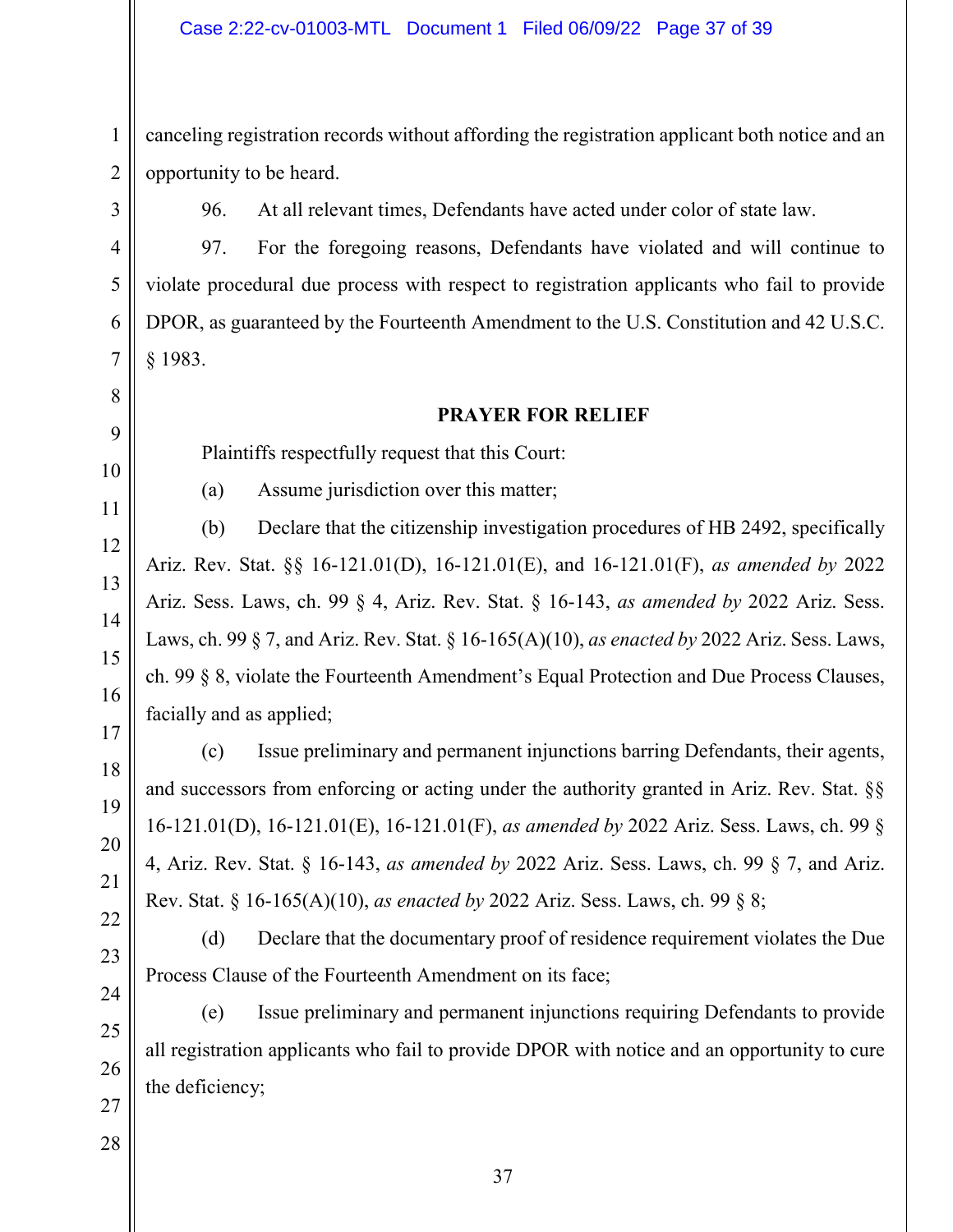1 2 3 (f) Grant Plaintiff its reasonable costs and attorneys' fees incurred in bringing this action pursuant to 42 U.S.C. § 1988, 28 U.S.C. § 1920, and as otherwise permitted by law; and

(g) Grant such other relief as this Court deems just and proper. RESPECTFULLY SUBMITTED this 9<sup>th</sup> day of June, 2022.

| 5  | RESPECTFULLY SUBMITTED this 9th day of June, 2022.                 |
|----|--------------------------------------------------------------------|
| 6  |                                                                    |
| 7  | /s/ Daniel Adelman                                                 |
|    | Daniel J. Adelman (011368)                                         |
| 8  | Arizona Center for Law                                             |
| 9  | in the Public Interest                                             |
|    | 352 E. Camelback Rd., Suite 200<br>Phoenix, AZ 85012               |
| 10 | $\frac{d$ anny@aclpi.org                                           |
| 11 | $(602)$ 258-8850                                                   |
|    |                                                                    |
| 12 | Jon Sherman*                                                       |
| 13 | D.C. Bar No. 998271                                                |
|    | Michelle Kanter Cohen*                                             |
| 14 | D.C. Bar No. 989164                                                |
| 15 | Cecilia Aguilera*                                                  |
|    | D.C. Bar No. 1617884                                               |
| 16 | <b>Fair Elections Center</b>                                       |
| 17 | 1825 K St. NW, Ste. 450                                            |
|    | Washington, D.C. 20006                                             |
| 18 | jsherman@fairelectionscenter.org                                   |
| 19 | mkantercohen@fairelectionscenter.org                               |
|    | caguilera@fairelectionscenter.org                                  |
| 20 | $(202)$ 331-0114                                                   |
| 21 | John A. Freedman*                                                  |
|    | Jeremy Karpatkin*                                                  |
| 22 | Erica McCabe*                                                      |
| 23 | Arnold & Porter Kaye Scholer LLP                                   |
|    | 601 Massachusetts Ave., N.W.                                       |
| 24 | Washington, D.C. 20001                                             |
| 25 | John.Freedman@arnoldporter.com                                     |
| 26 | Jeremy.Karpatkin@arnoldporter.com<br>Erica.McCabe@arnoldporter.com |
|    | $(202)$ 942-5000                                                   |
| 27 |                                                                    |
| 28 |                                                                    |
|    |                                                                    |